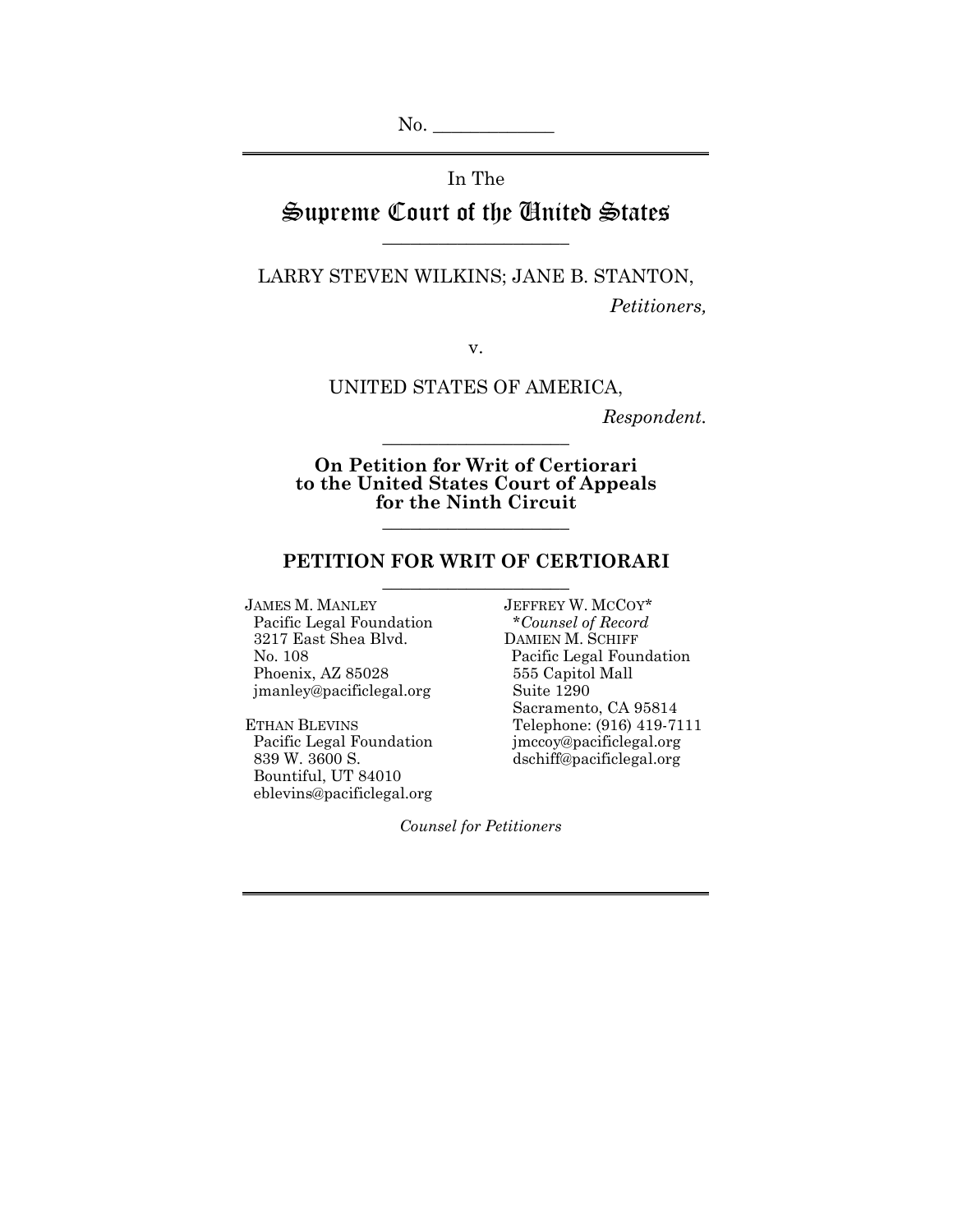#### **QUESTION PRESENTED**

 Two Montana landowners filed a quiet title action seeking to resolve a dispute over the scope of an easement held by the United States that runs across their land and the federal government's duties under the easement. The District Court held that the Quiet Title Act's statute of limitations is jurisdictional, found that the landowners did not prove that their claims arose within twelve years of the lawsuit being filed, and dismissed the case. The District Court's treatment of the statute of limitations as jurisdictional—rather than a claim-processing rule subjected the landowners to different standards for resolving the motion to dismiss, allowing the court to dismiss the case without holding a hearing to determine and resolve disputed facts.

 In conflict with the Seventh Circuit, the Ninth Circuit affirmed, holding the Quiet Title Act's statute of limitations is jurisdictional.

The question presented is:

 Whether the Quiet Title Act's Statute of Limitations is a jurisdictional requirement or a claimprocessing rule?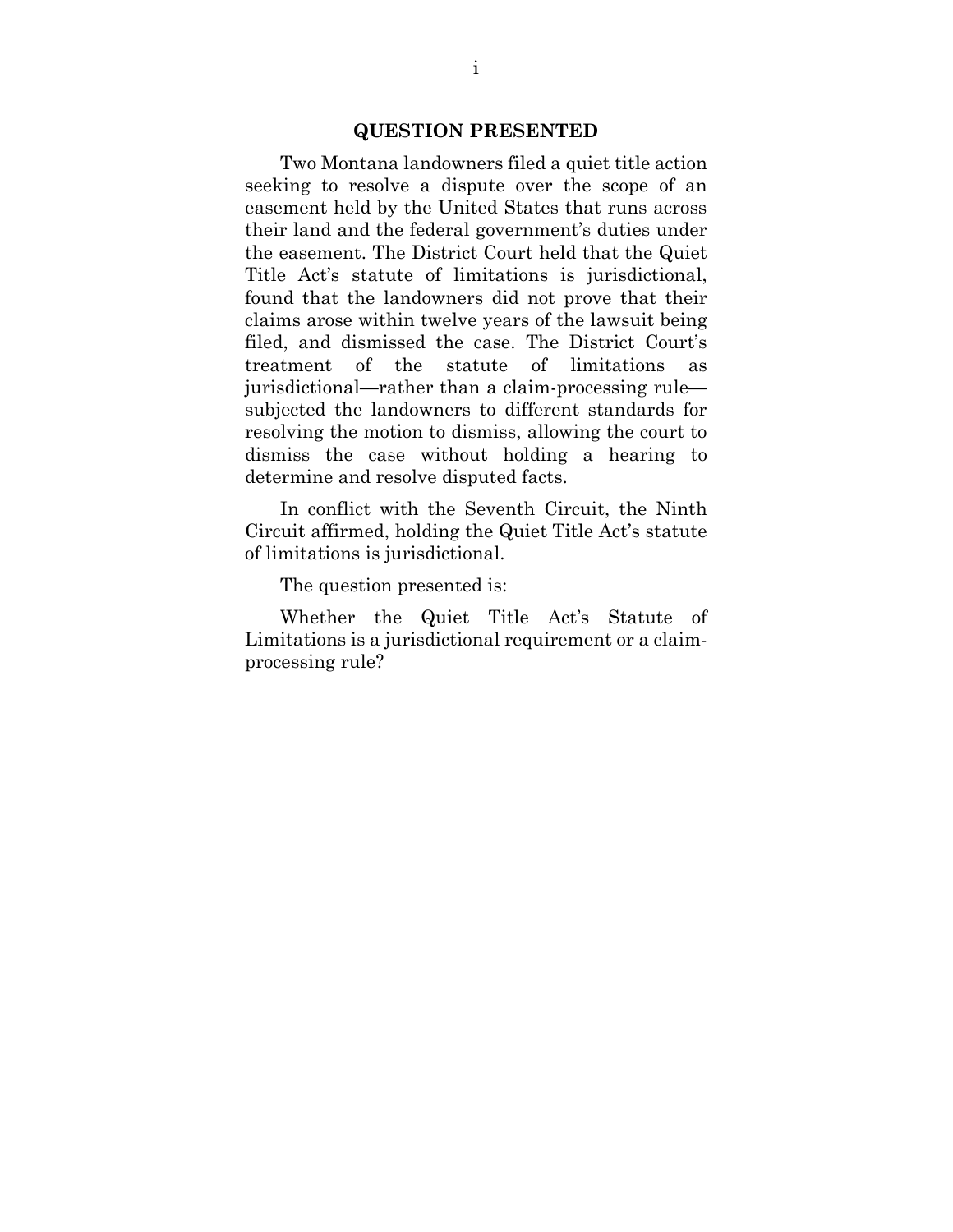### **PARTIES TO THE PROCEEDING**

Petitioners Larry Steven Wilkins and Jane B. Stanton were the plaintiffs-appellants below.

Respondent United States of America was the defendant-appellee below.

#### **STATEMENT OF RELATED PROCEEDINGS**

*Wilkins v. United States*, No. 20-35745 (9th Cir.) (opinions issued September 15, 2021; rehearing en banc denied November 23, 2021).

*Wilkins v. United States*, No. CV 18-147-M-DLC-KLD (D. Mont.) (judgment entered May 26, 2020, motion to alter or amend judgment denied August 11, 2020).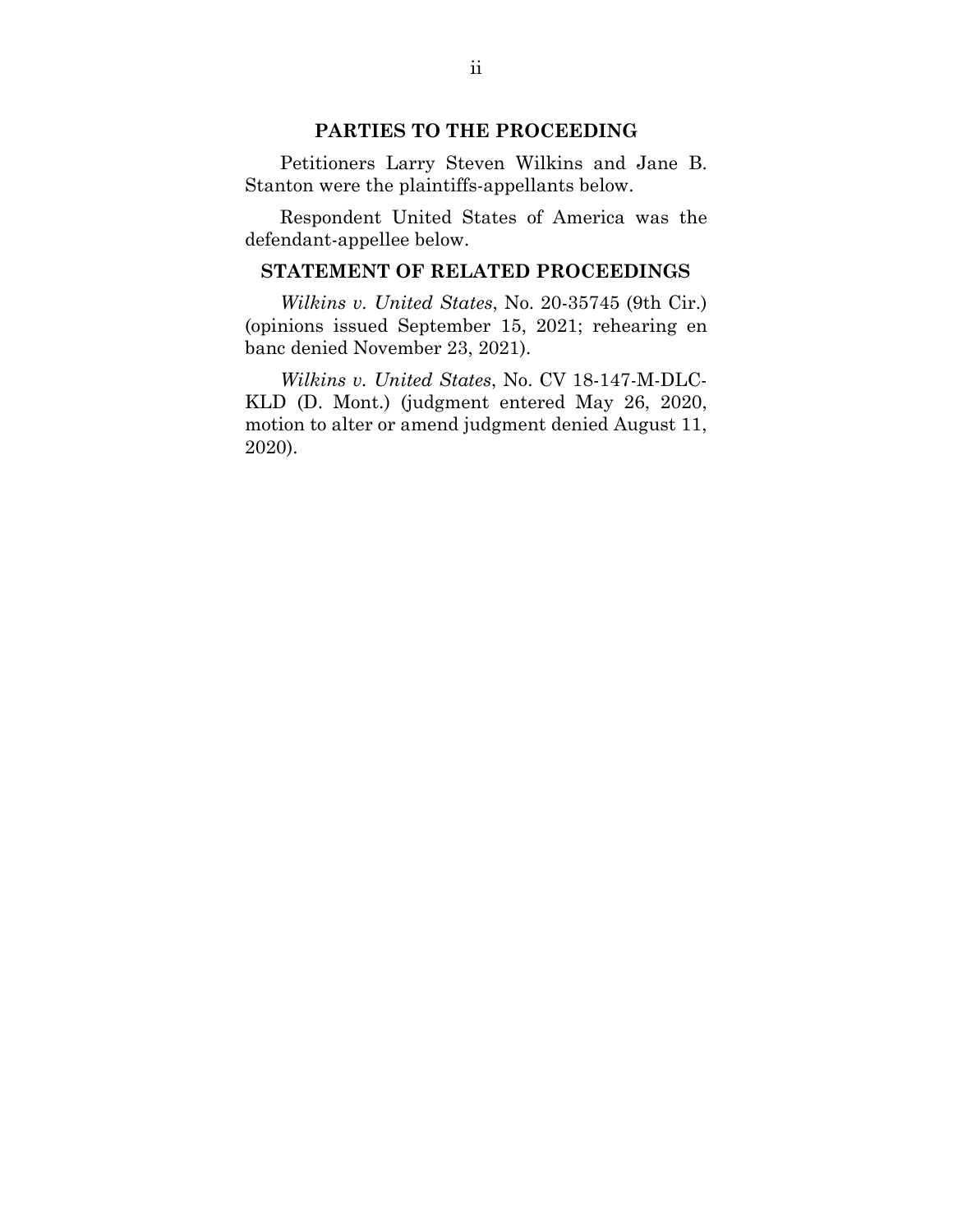## **TABLE OF CONTENTS**

|                | PARTIES TO THE PROCEEDING                                                                                                                           |
|----------------|-----------------------------------------------------------------------------------------------------------------------------------------------------|
|                | STATEMENT OF RELATED PROCEEDINGS ii                                                                                                                 |
|                |                                                                                                                                                     |
|                | PETITION FOR WRIT OF CERTIORARI  1                                                                                                                  |
|                |                                                                                                                                                     |
|                |                                                                                                                                                     |
|                | STATUTORY PROVISIONS INVOLVED 2                                                                                                                     |
|                |                                                                                                                                                     |
|                |                                                                                                                                                     |
| А.             |                                                                                                                                                     |
| B <sub>r</sub> |                                                                                                                                                     |
|                | REASONS TO GRANT THE PETITION 11                                                                                                                    |
| I.             | Certiorari Should Be Granted To<br>Resolve a Circuit Split About Whether<br>the Quiet Title Act's Statute of<br>Limitations Is Jurisdictional 11    |
| А.             | The circuit split began before this<br>Court's recent cases describing how<br>to determine whether a statute of<br>limitations is jurisdictional 12 |
| <b>B.</b>      | This Court's recent cases undermine<br>the reasoning of those circuits that<br>have held the Quiet Title Act's statute                              |
| C.             | Only this Court can resolve                                                                                                                         |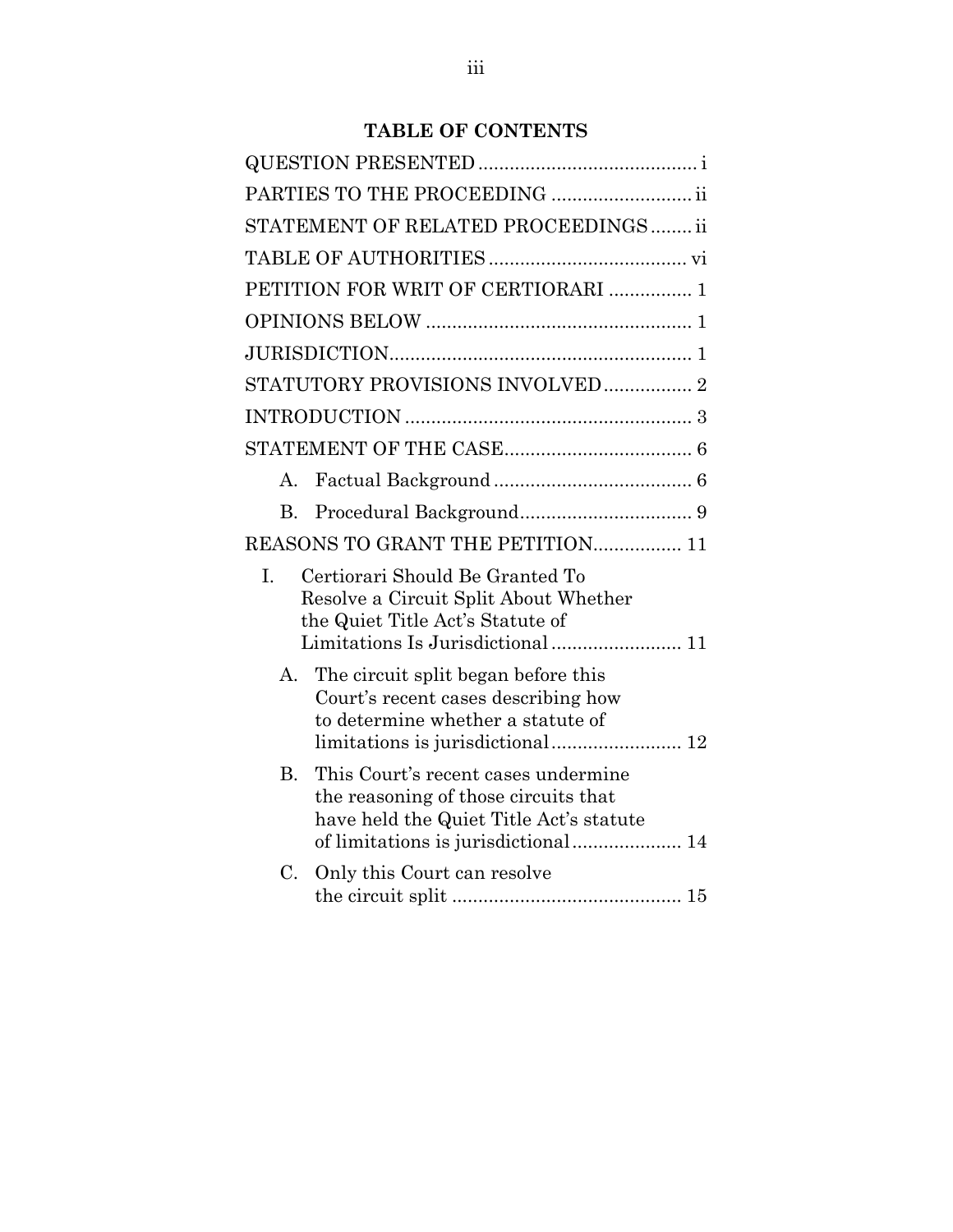| Certiorari Should Be Granted Because<br>H.<br>the Decision Below Conflicts with This<br>Court's Precedents About How Courts<br>Determine Whether an Act's Statute of     |  |
|--------------------------------------------------------------------------------------------------------------------------------------------------------------------------|--|
| A. This Court's recent precedents hold<br>that Congress must clearly state<br>when a statute of limitations is                                                           |  |
| B. The Quiet Title Act does not provide<br>a clear statement that the statute of                                                                                         |  |
| Instead of applying this Court's recent<br>C.<br>precedents, the court below applied                                                                                     |  |
| III. Certiorari Should Be Granted Because<br>Whether the Quiet Title Act's Statute of<br>Limitations Is Jurisdictional Affects<br>Landowners' Ability To Vindicate Their |  |
|                                                                                                                                                                          |  |

# **APPENDIX**

| Opinion, U.S. Court of Appeals for    |
|---------------------------------------|
| Memorandum, U.S. Court of Appeals for |
| Order, U.S. District Court for the    |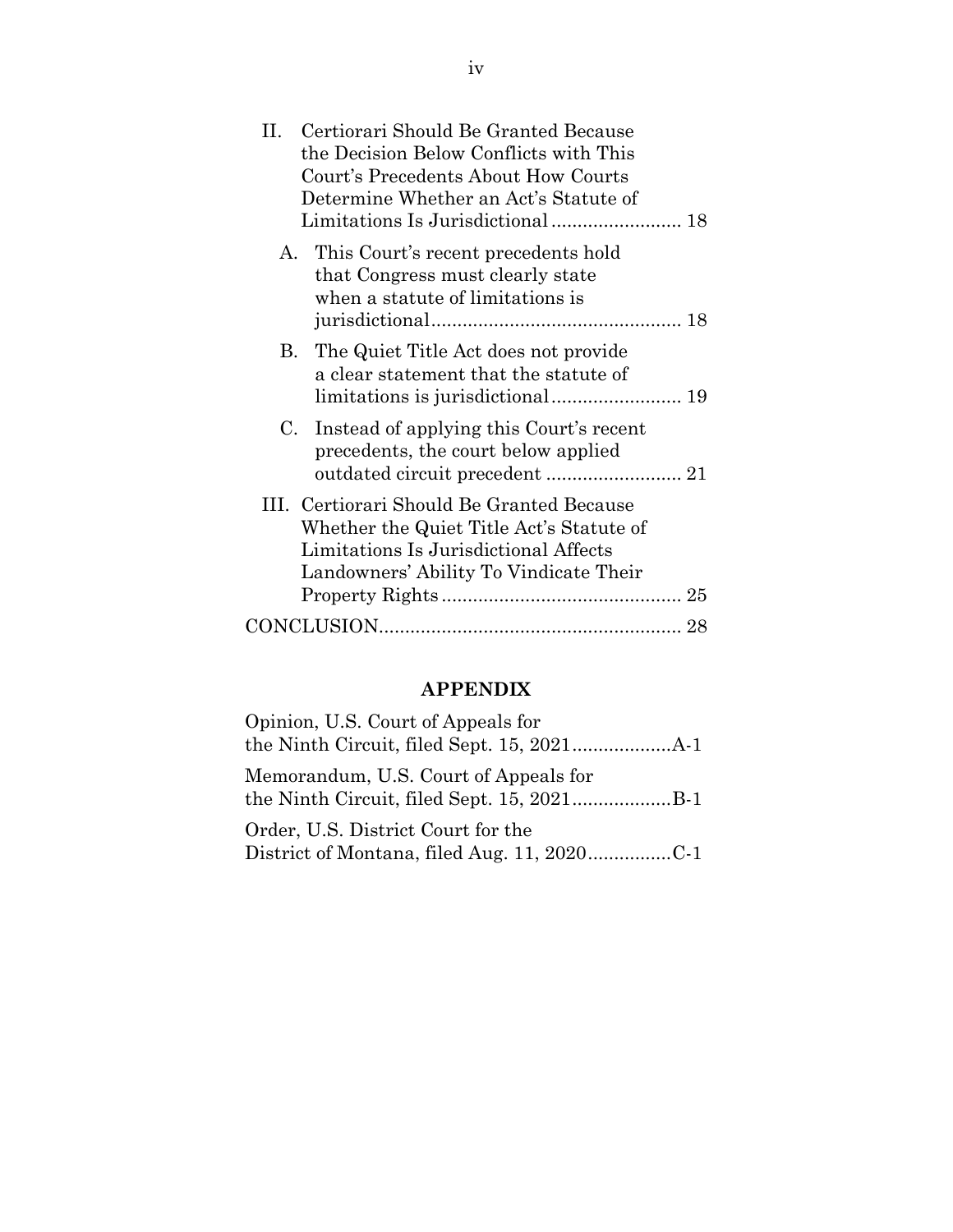| Order, U.S. District Court for the                          |  |
|-------------------------------------------------------------|--|
| Findings and Recommendation,<br>U.S. District Court for the |  |
| Order denying petition for rehearing en banc,               |  |
| U.S. Court of Appeals for the Ninth Circuit,                |  |
|                                                             |  |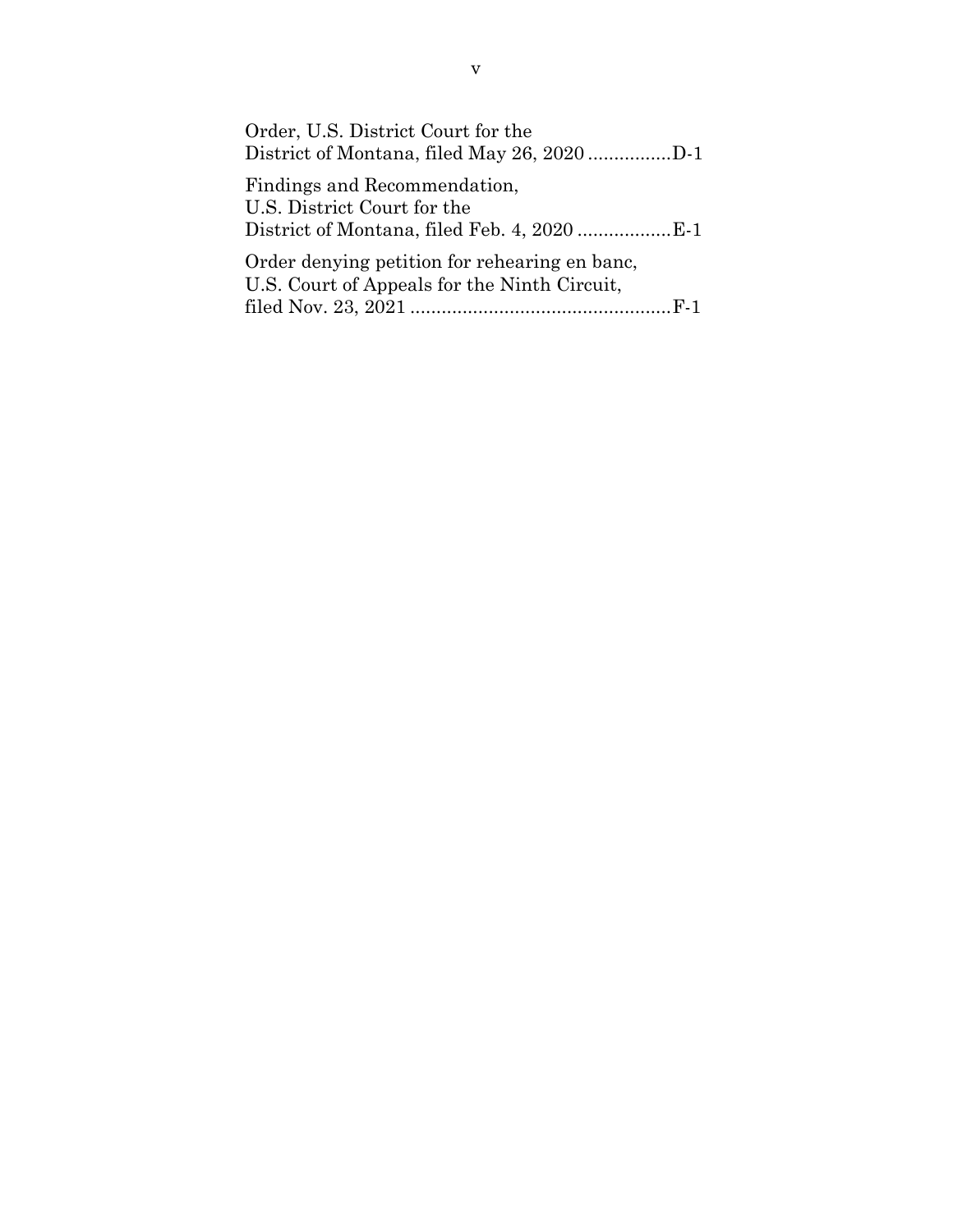# **TABLE OF AUTHORITIES**

## **Cases**

| Arbaugh v. Y&H Corp.,                                                                                     |
|-----------------------------------------------------------------------------------------------------------|
| Bank One Tex., N.A. v. United States,<br>157 F.3d 397 (5th Cir. 1998)  12, 14                             |
| Bar K Ranch, LLC v. United States,<br>No. CV-19-6-BU-BMM, 2019 WL<br>5328782 (D. Mont. Oct. 21, 2019)  16 |
| Block v. N. Dakota ex rel. Bd. of Univ.<br>& Sch. Lands,                                                  |
| Boechler, P.C. v. Comm'r of Internal Revenue,                                                             |
| Branson Label, Inc. v. City of Branson, Mo.,                                                              |
| Cheyenne Arapaho Tribes of Oklahoma<br>v. United States,<br>558 F.3d 592 (D.C. Cir. 2009)  12, 27         |
| Dolan v. United States,                                                                                   |
| Eberhart v. United States,                                                                                |
| Edmonson v. Eagle Nat'l Bank,                                                                             |
| F.E.B. Corp. v. United States,<br>818 F.3d 681 (11th Cir. 2016)  12, 17                                   |
| Fidelity Expl. & Prod. Co. v. United States,                                                              |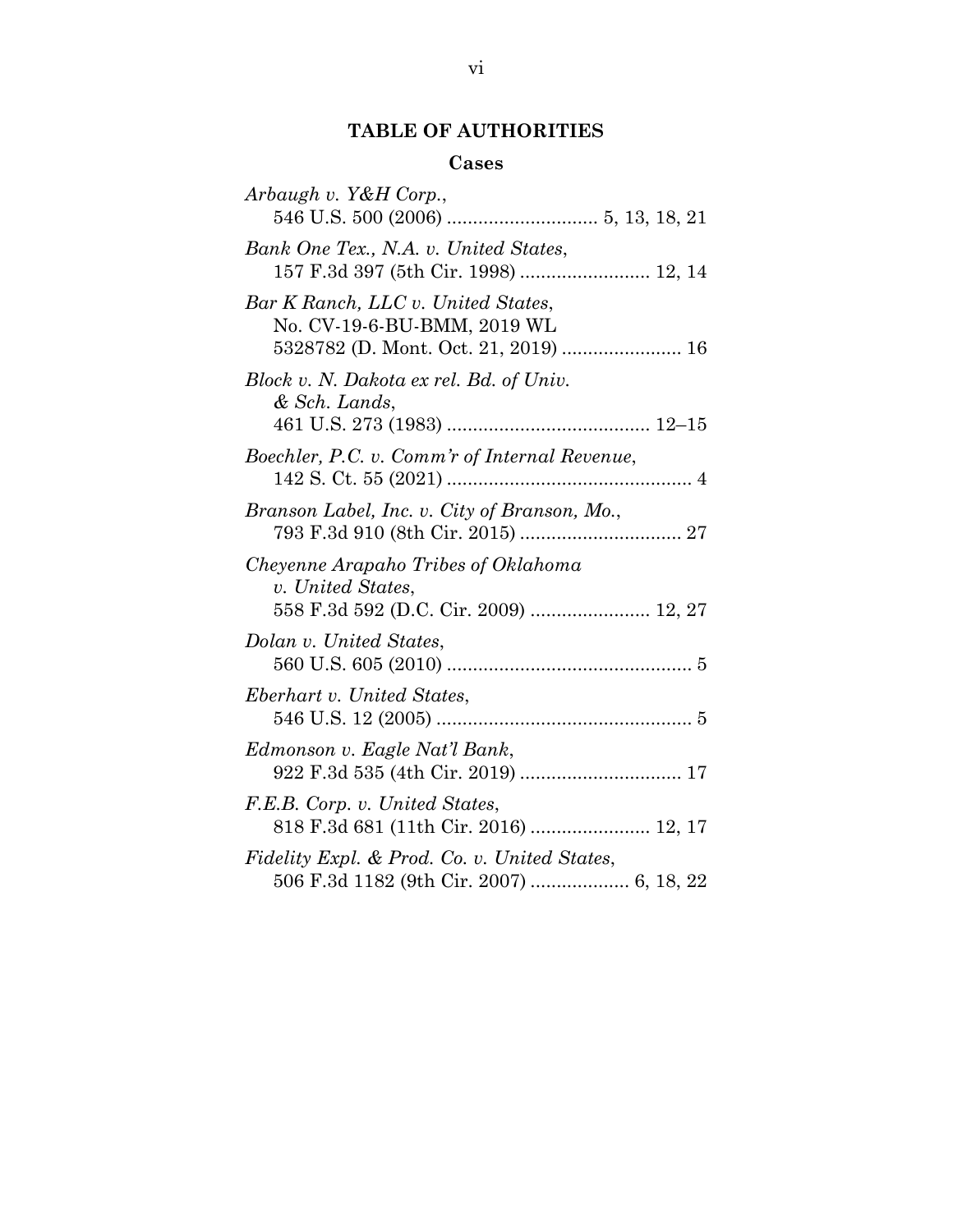| Fort Bend Cty., Texas v. Davis,                                   |
|-------------------------------------------------------------------|
| Gad v. Kansas State Univ.,<br>787 F.3d 1032 (10th Cir. 2015)  16  |
| Garcia v. Copenhaver, Bell & Assocs., M.D.'s, P.A.,               |
| GBForefront, L.P. v. Forefront Mgmt. Grp., LLC,                   |
| Glob. Tech., Inc. v. Yubei (XinXiang)<br>Power Steering Sys. Co., |
| Gonzalez v. Thaler,                                               |
| Hamer v. Neighborhood Hous. Servs. of Chicago,                    |
| Henderson ex rel. Henderson v. Shinseki,                          |
| Herr v. U.S. Forest Service,                                      |
| Holland v. Florida,                                               |
| In re Bonvillian Marine Serv., Inc.,                              |
| Irwin v. Department of Veterans Affairs,                          |
| Kingman Reef Atoll Invs., L.L.C. v.<br>United States,             |
| Knapp v. United States,<br>636 F.2d 279 (10th Cir. 1980)  12, 14  |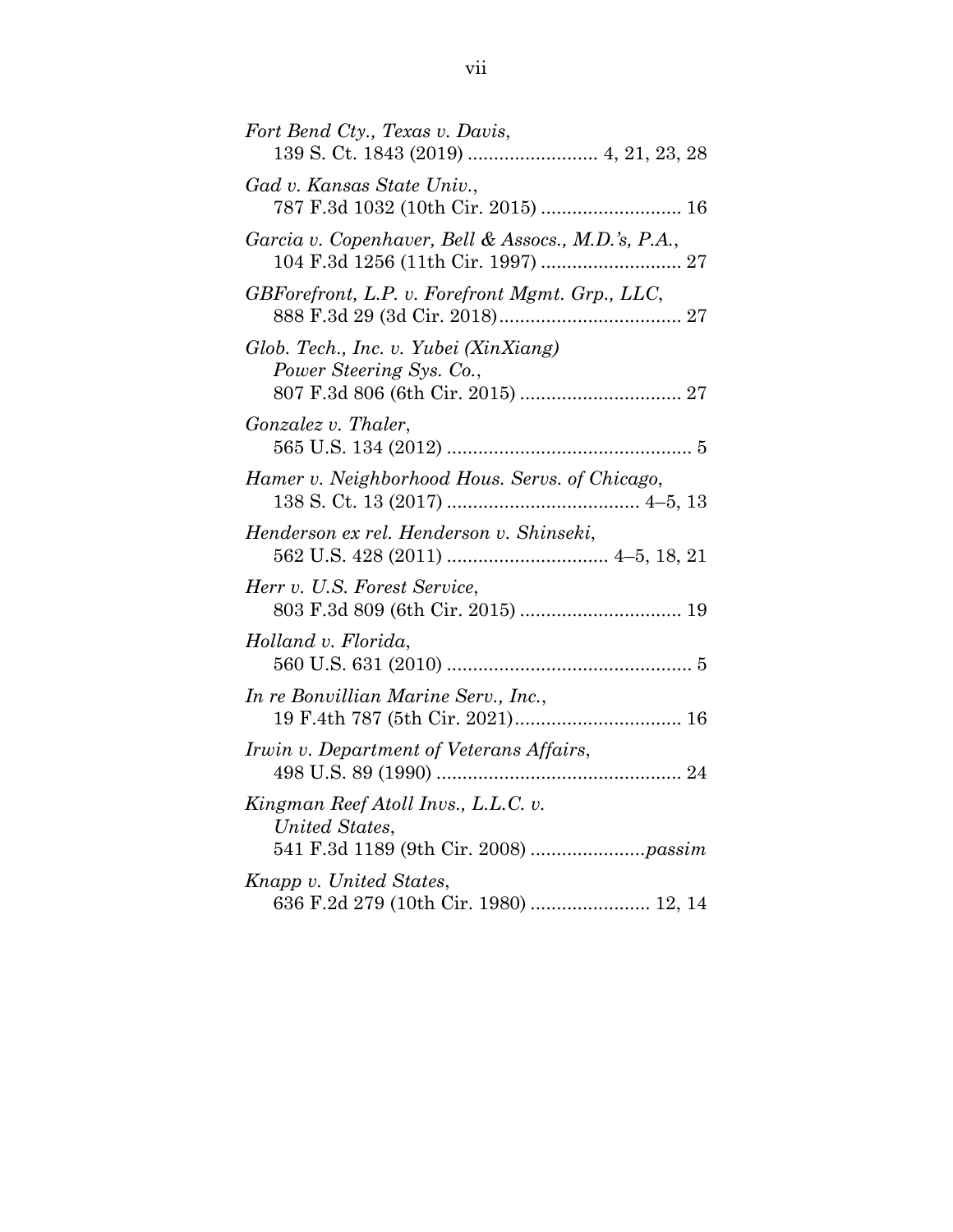| Kontrick v. Ryan,                                                                                                 |
|-------------------------------------------------------------------------------------------------------------------|
| Lujan v. Defenders of Wildlife,                                                                                   |
| Menchaca v. Chrysler Credit Corp.,                                                                                |
| Myers v. Comm'r of Internal Revenue Serv.,<br>928 F.3d 1025 (D.C. Cir. 2019) 17, 19                               |
| Payne v. U.S. Bureau of Reclamation,<br>No. CV 17-00490-AB, 2017 WL<br>6819927 (C.D. Cal. Aug. 15, 2017) 16       |
| Reed Elsevier, Inc. v. Muchnick,                                                                                  |
| Richmond, Fredericksburg & Potomac R.R.<br>Co. v. United States,<br>945 F.2d 765 (4th Cir. 1991)  12, 15          |
| Rio Grande Silvery Minnow (Hybognathus<br>amarus) v. Bureau of Reclamation,                                       |
| Roberts v. Corrothers,                                                                                            |
| Safe Air for Everyone v. Meyer,<br>373 F.3d 1035 (9th Cir. 2004)  25-26                                           |
| Scarborough v. Principi,                                                                                          |
| Sebelius v. Auburn Reg'l Med. Ctr.,<br>568 U.S. 145 (2013) 3-5, 18-19, 28                                         |
| Sisseton-Wahpeton Oyate of Lake Traverse Rsrv.<br>v. U.S. Corps of Eng'rs,<br>888 F.3d 906 (8th Cir. 2018)  16-17 |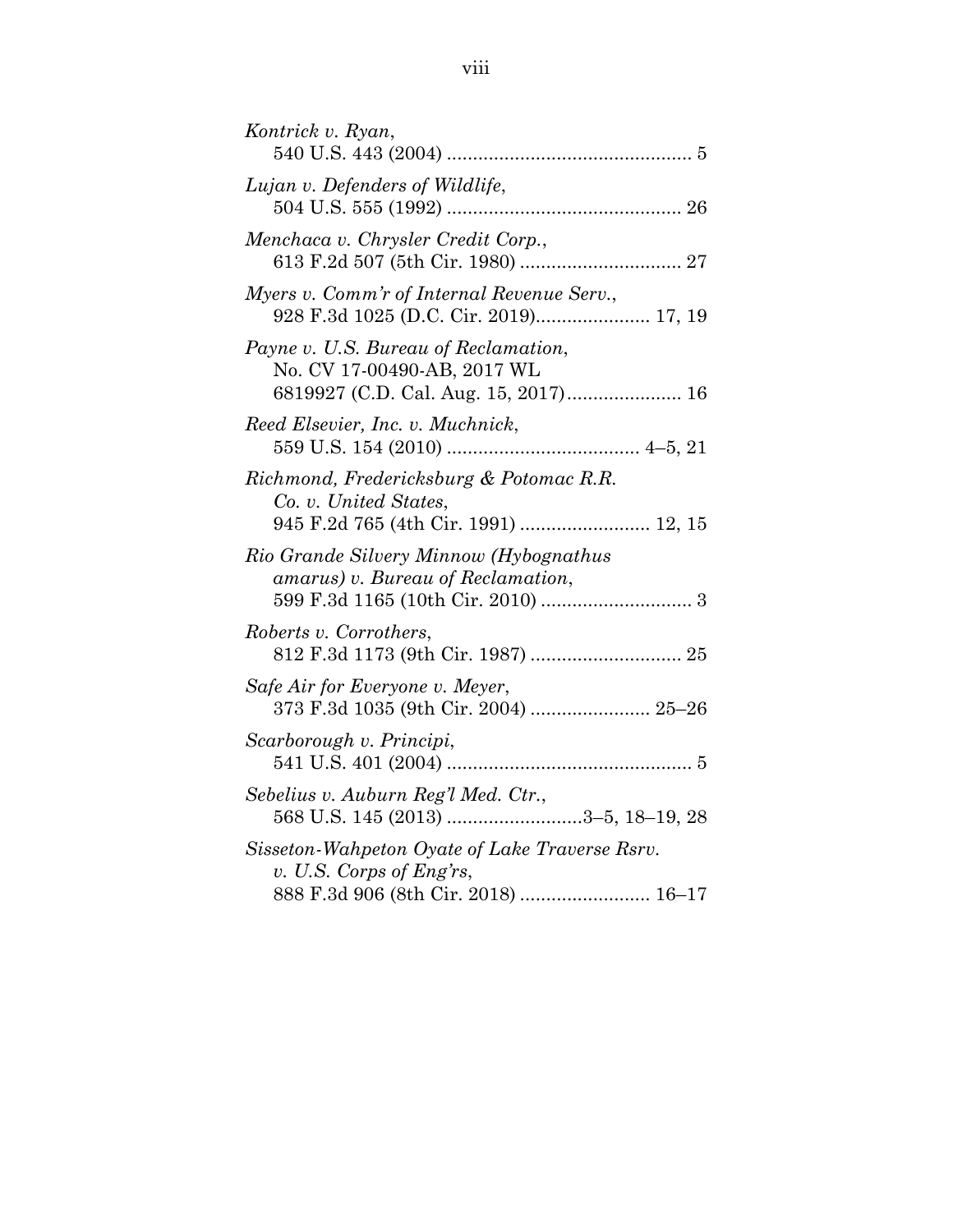| Skranak v. Castenada,<br>425 F.3d 1213 (9th Cir. 2005) 6, 12, 18, 21-22                                          |
|------------------------------------------------------------------------------------------------------------------|
| Spirit Lake Tribe v. North Dakota,<br>262 F.3d 732 (8th Cir. 2001)  12, 14                                       |
| Oregon ex rel. State Land Bd. v.<br>Corvallis Sand & Gravel Co.,                                                 |
| Steel Co. v. Citizens for a Better Environment,                                                                  |
| Stern v. Marshall,                                                                                               |
| Thornhill Publ'g Co. v. Gen. Tel. & Elecs. Corp.,                                                                |
| Union Pac. R.R. Co. v. Brotherhood of<br>Locomotive Eng'rs & Trainmen Gen.<br>Comm. of Adjustment, Cent. Region, |
| United States v. Beggerly,                                                                                       |
| United States v. Wong,                                                                                           |
| Warren v. United States,                                                                                         |
| Wisconsin Valley Improvement Co.<br>v. United States,<br>569 F.3d 331 (7th Cir. 2009)  3, 11-14                  |
| Zipes v. Trans World Airlines,                                                                                   |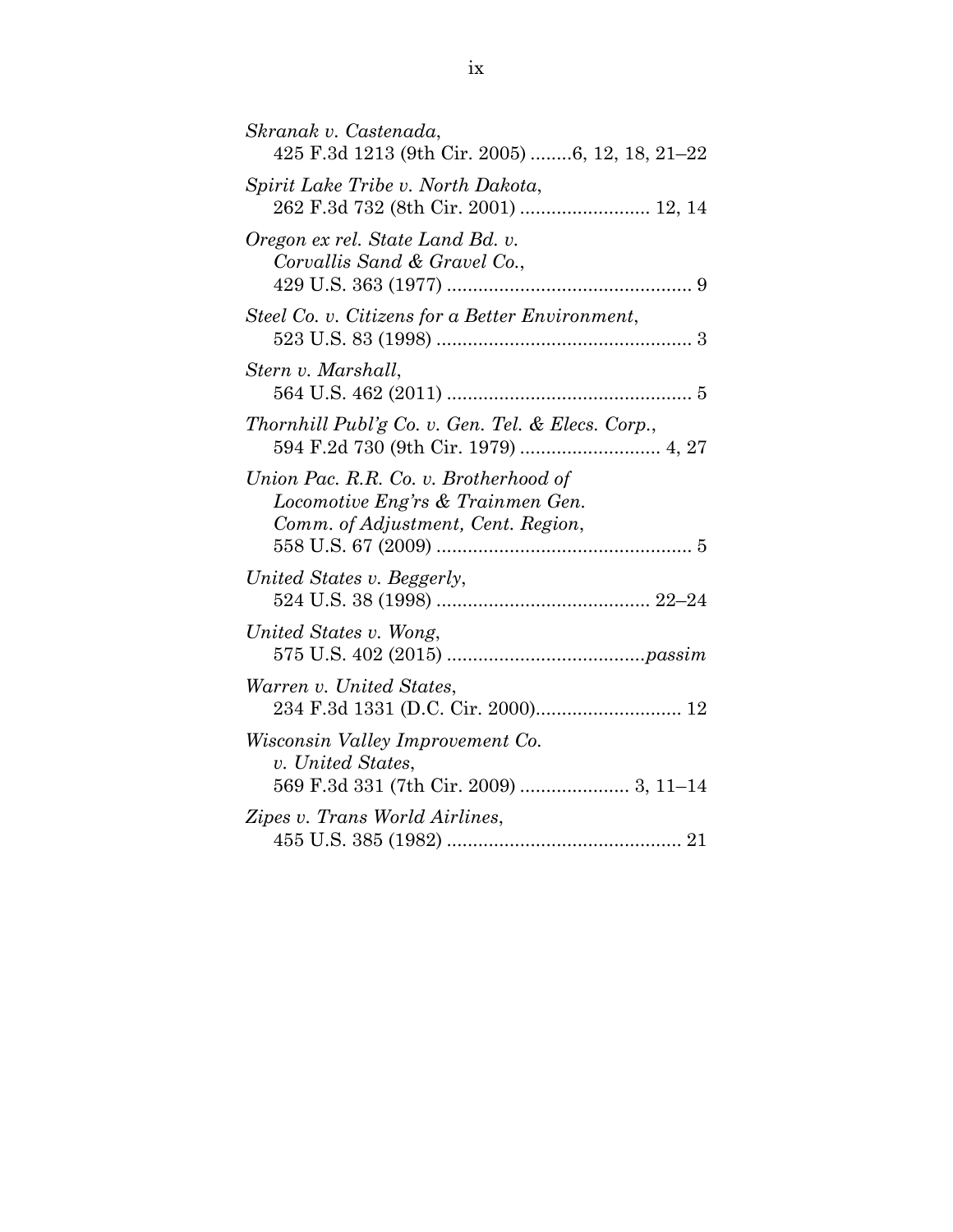## **Statutes**

| Pub. L. No. 92-562,                  |
|--------------------------------------|
| 86 Stat. 1176 (Oct. 25, 1972) 20, 22 |

## **Other Authorities**

| Petition for a Writ of Certiorari,              |  |
|-------------------------------------------------|--|
| Boechler, P.C. v. Comm'r of Internal            |  |
| Revenue (No. 20-1472),                          |  |
|                                                 |  |
| Vincent, Carol Hardy & Hanson, Laura A.,        |  |
| Congressional Research Service, Federal Land    |  |
| Ownership: Overview and Data (Feb. 2020),       |  |
| https://crsreports.congress.gov/product/pdf/R/R |  |
| 42346                                           |  |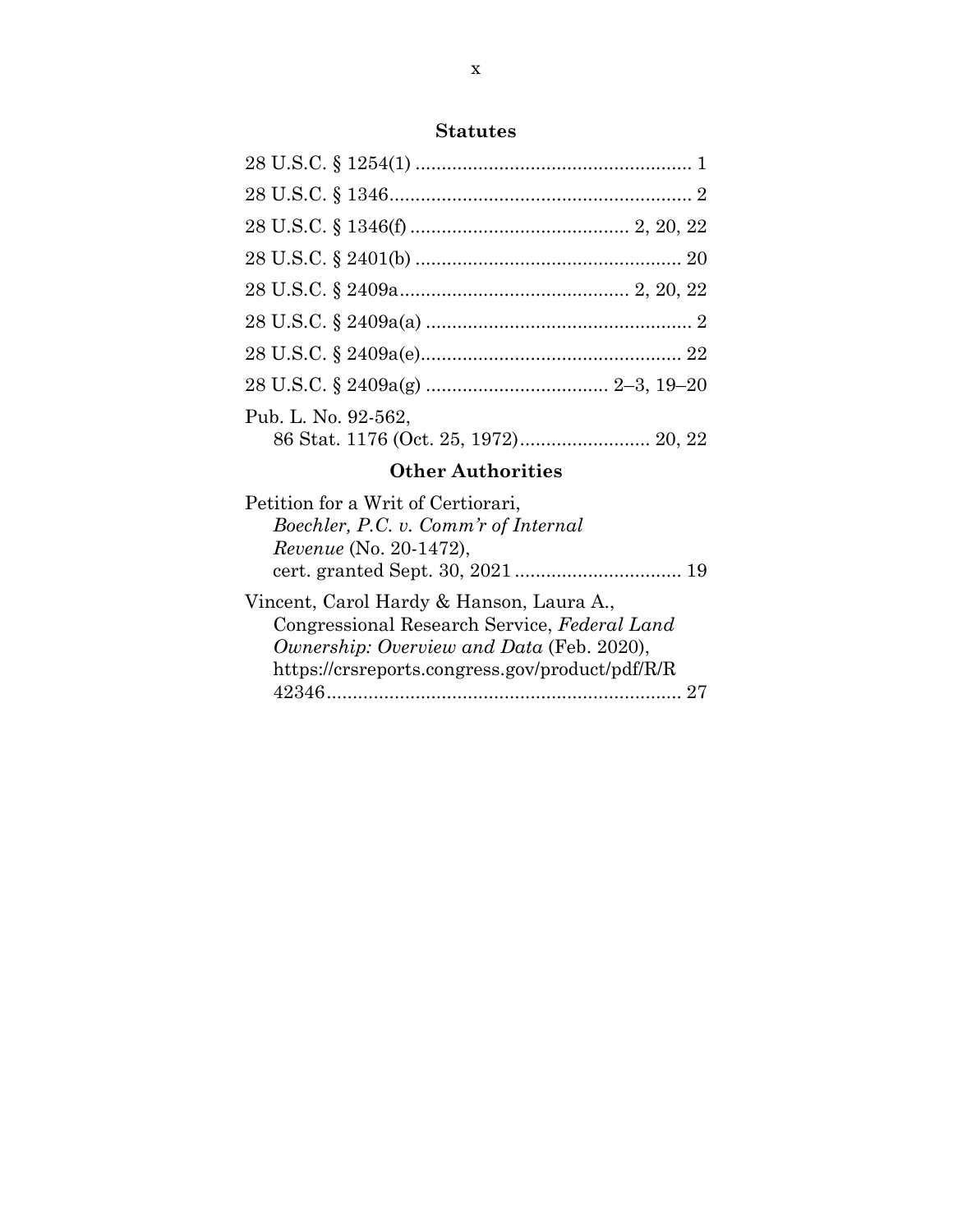#### **PETITION FOR WRIT OF CERTIORARI**

Petitioners Larry Steven (Wil) Wilkins and Jane B. Stanton (landowners) respectfully petition for a writ of certiorari to review the judgment of the United States Court of Appeals for the Ninth Circuit.

#### **OPINIONS BELOW**

The panel opinion of the Court of Appeals, holding that the Quiet Title Act's statute of limitations is jurisdictional, is published at 13 F.4th 791 (9th Cir. 2021) and included in Petitioners' Appendix (App.) A. The panel's unpublished memorandum opinion affirming the judgment of the District Court is included at App. B. The District Court's decision denying the landowners' motion to alter or amend the judgment is included at App. C. The District Court's order granting the motion to dismiss is included at App. D. The Magistrate Judge's findings and recommendations on the motion to dismiss are included at App. E. The Ninth Circuit's order denying the petition for rehearing en banc is included at App. F.

#### **JURISDICTION**

 The District Court granted the defendants' motion to dismiss on May 26, 2020. The landowners filed a timely appeal to the Ninth Circuit. On September 15, 2021, a panel of the Ninth Circuit affirmed the dismissal of the District Court. The landowners then filed a timely petition for rehearing en banc, which was denied on November 23, 2021. This Court has jurisdiction under 28 U.S.C. § 1254(1).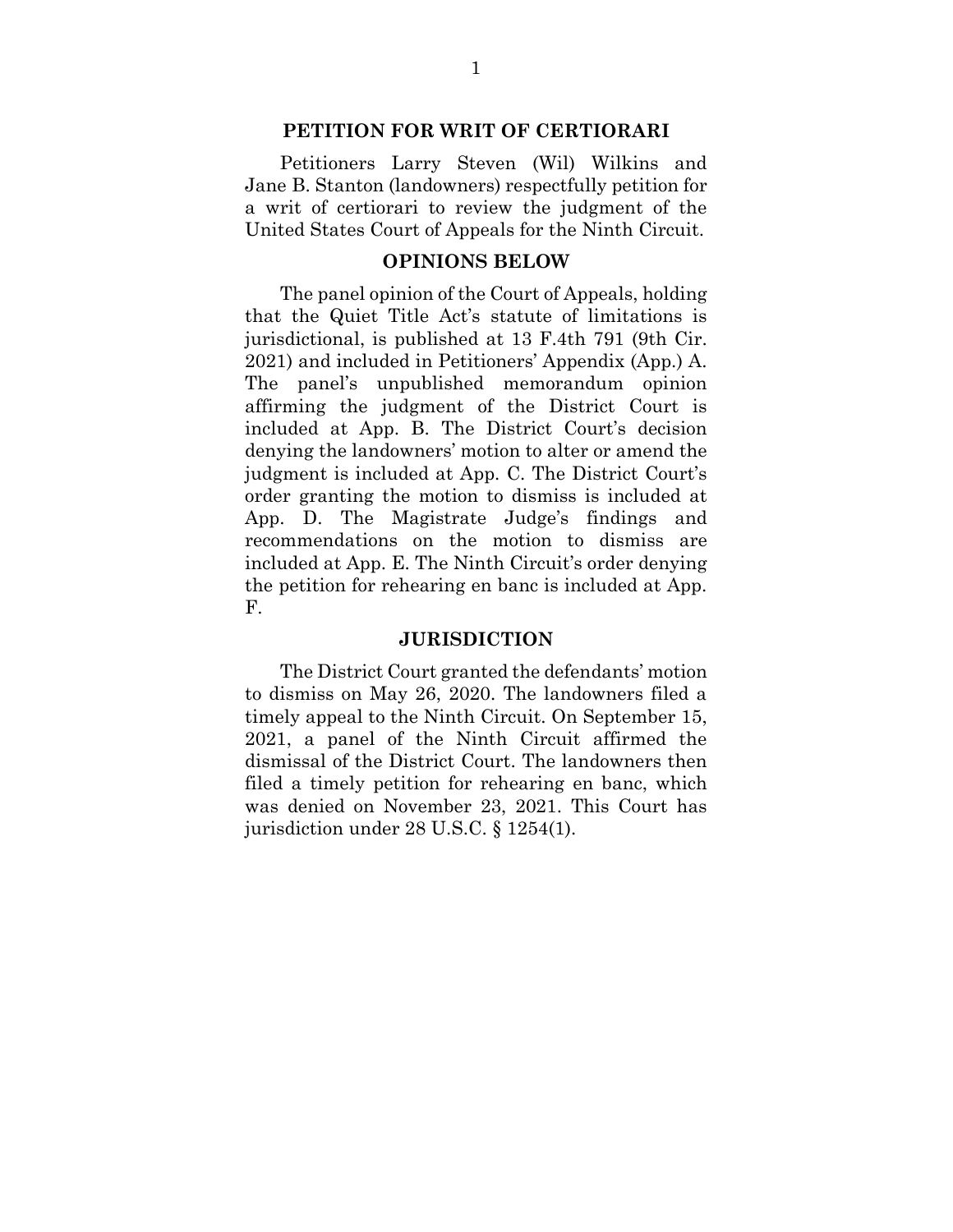#### **STATUTORY PROVISIONS INVOLVED**

28 U.S.C. § 1346 provides, in relevant Part:

\*\*\*

(f) The district courts shall have exclusive original jurisdiction of civil actions under section 2409a to quiet title to an estate or interest in real property in which an interest is claimed by the United States.

\*\*\*

28 U.S.C. § 2409a provides, in relevant Part:

(a) The United States may be named as a party defendant in a civil action under this section to adjudicate a disputed title to real property in which the United States claims an interest, other than a security interest or water rights. This section does not apply to trust or restricted Indian lands, nor does it apply to or affect actions which may be or could have been brought under sections 1346, 1347, 1491, or 2410 of this title, sections 7424, 7425, or 7426 of the Internal Revenue Code of 1986, as amended (26 U.S.C. 7424, 7425, and 7426), or section 208 of the Act of July 10, 1952 (43 U.S.C. 666).

\*\*\*

(g) Any civil action under this section, except for an action brought by a State, shall be barred unless it is commenced within twelve years of the date upon which it accrued. Such action shall be deemed to have accrued on the date the plaintiff or his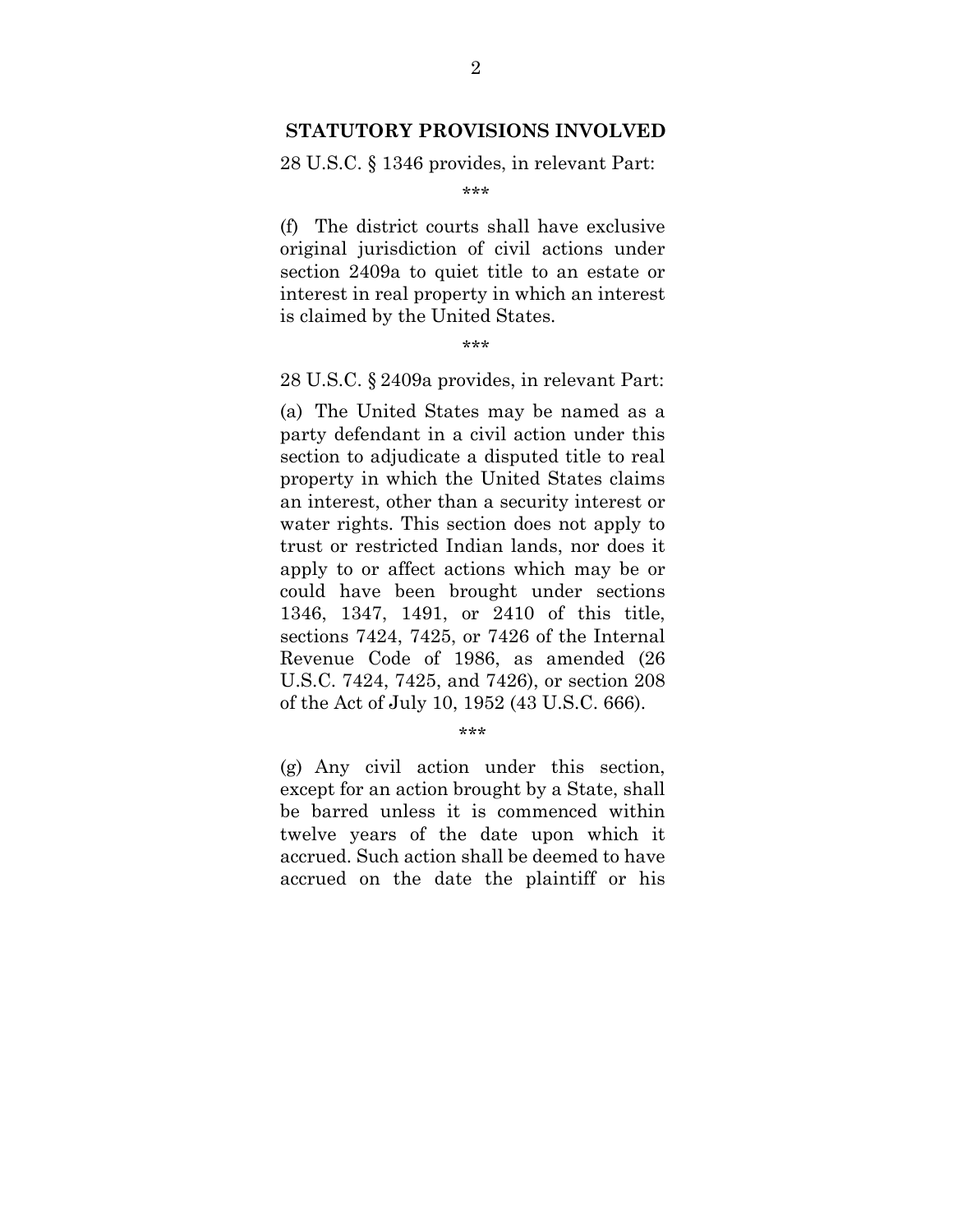predecessor in interest knew or should have known of the claim of the United States.

\*\*\*

#### **INTRODUCTION**

The Courts of Appeals are divided on the question of whether the Quiet Title Act's statute of limitations is jurisdictional. *See, e.g.*, *Wisconsin Valley Improvement Co. v. United States*, 569 F.3d 331, 334 (7th Cir. 2009) (holding that the Quiet Title Act's statute of limitations is not jurisdictional); *Rio Grande Silvery Minnow (Hybognathus amarus) v. Bureau of Reclamation*, 599 F.3d 1165, 1175 (10th Cir. 2010) (citing circuits holding that Quiet Title Act's statute of limitations is jurisdictional).

The circuit split began before this Court's recent attempt to bring discipline to what legal rules should be properly characterized as jurisdictional. *See Sebelius v. Auburn Reg'l Med. Ctr.*, 568 U.S. 145, 153 (2013) ("[W]e have tried in recent cases to bring some discipline to the use of the term jurisdiction." (quotations omitted)). As a result, most courts that treat the Quiet Title Act's statute of limitations as jurisdictional established their rules without the benefit of this Court's decisions explaining how to determine whether a statute of limitations is jurisdictional.

Until recently, this Court has used the term "jurisdiction" inconsistently in dicta, resulting in confusion among lower courts. *See Sebelius*, 568 U.S. at 153; *see also Steel Co. v. Citizens for a Better Environment*, 523 U.S. 83, 90 (1998) (jurisdiction "is a word of many, too many, meanings" (internal quotation marks omitted)). It has admittedly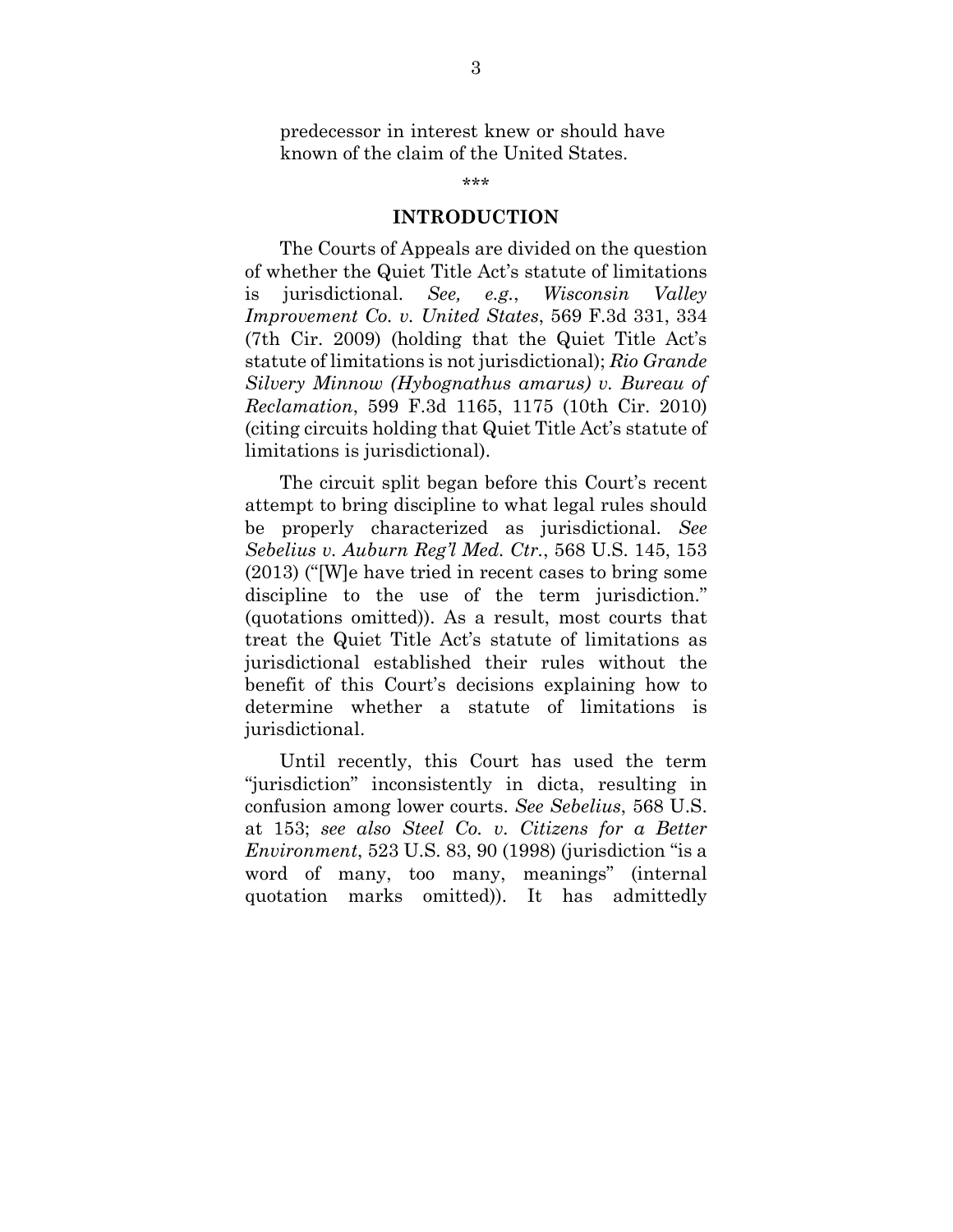"sometimes mischaracterized claim-processing rules or elements of a cause of action as jurisdictional limitations, particularly when that characterization was not central to the case, and thus did not require close analysis." *Reed Elsevier, Inc. v. Muchnick*, 559 U.S. 154, 161 (2010). Over the past decade, it has worked to correct that mistake and prevent the "untoward consequences" of mislabeling a rule jurisdictional. *Sebelius*, 568 U.S. at 153.

"Branding a rule as going to a court's subjectmatter jurisdiction alters the normal operation of our adversarial system." *Henderson ex rel. Henderson v. Shinseki*, 562 U.S. 428, 434 (2011). "Unlike most arguments, challenges to subject-matter jurisdiction may be raised by the defendant at any point in the litigation, and courts must consider them *sua sponte*." *Fort Bend Cty., Texas v. Davis*, 139 S. Ct. 1843, 1849, (2019) (quotations omitted). A jurisdictional rule shifts the burden of proof and allows a court to "proceed as it never could under Rule 12(b)(6) or Fed.R.Civ.P. 56." *Thornhill Publ'g Co. v. Gen. Tel. & Elecs. Corp.*, 594 F.2d 730, 733 (9th Cir. 1979) (citation omitted). Because of this unique status, this Court has repeatedly granted certiorari in cases to resolve circuit splits concerning the nature of various legal rules, which has helped to ensure that lower courts do not mislabel claim-processing rules as jurisdictional.<sup>1</sup>

<sup>1</sup> *See Boechler, P.C. v. Comm'r of Internal Revenue*, 142 S. Ct. 55 (2021) (granting certiorari to decide whether the 30-day rule for filing a petition for review of a notice of determination from the IRS is jurisdictional); *Fort Bend Cty.*, 139 S. Ct. at 1846 (Title VII's charge-filing requirement is not jurisdictional); *Hamer v.*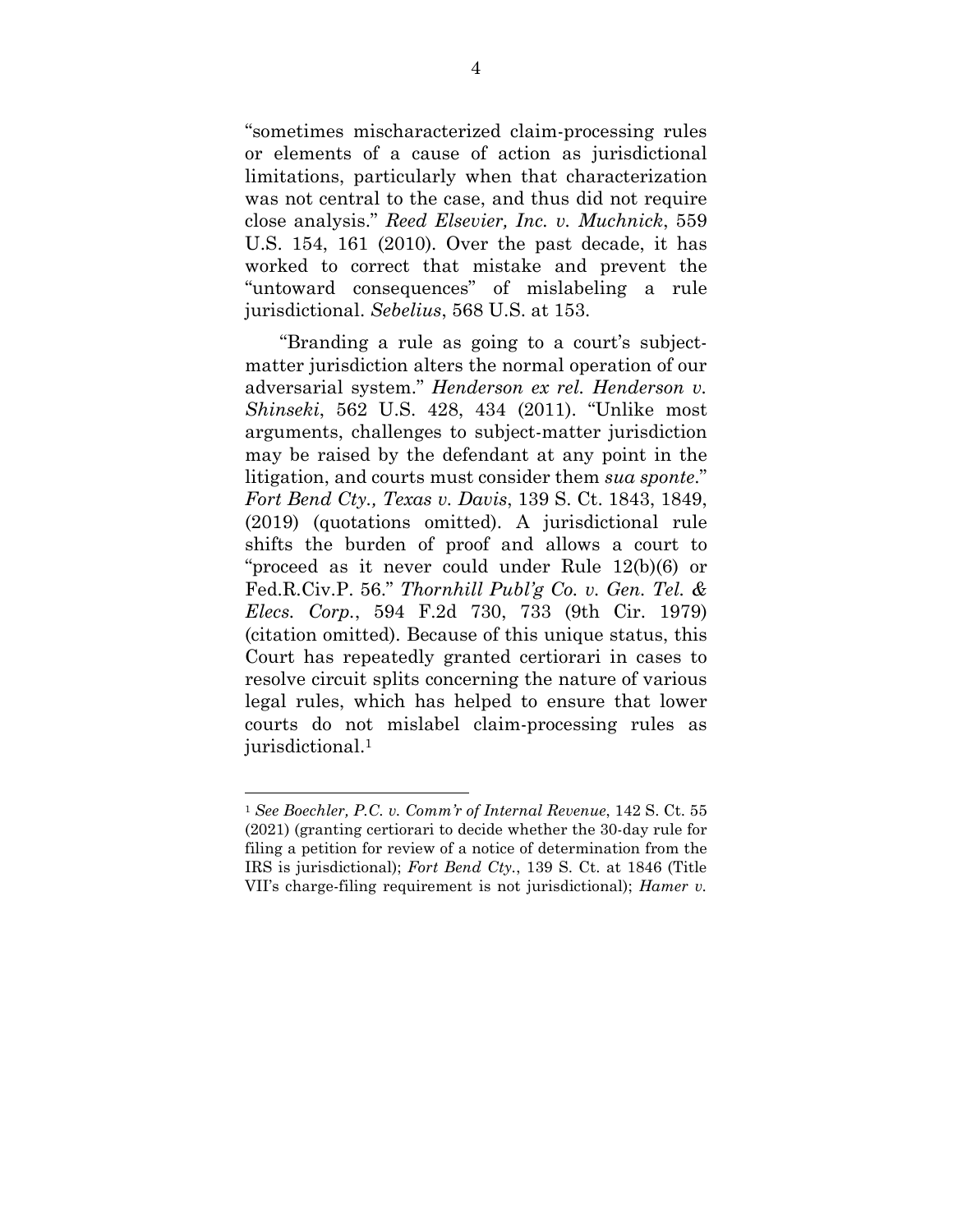*Neighborhood Hous. Servs. of Chicago*, 138 S. Ct. 13, 16–17, 22 (2017) (time limit for an extension of time to file a notice of appeal is not jurisdictional); *United States v. Wong*, 575 U.S. 402, 409– 10 (2015) (Federal Tort Claims Act's statute of limitations is not jurisdictional); *Sebelius*, 568 U.S. at 148–49 (provision of Medicare statute setting 180-day limit for filing appeals to Provider Reimbursement Review Board is not jurisdictional); *Gonzalez v. Thaler*, 565 U.S. 134, 137 (2012) (provision of Antiterrorism and Effective Death Penalty Act of 1996, requiring the certificate of appealability to indicate which specific issue or issues satisfy the Act's requirement that a petitioner make a substantial showing of the denial of a constitutional right, is not jurisdictional); *Stern v. Marshall*, 564 U.S. 462, 479 (2011) (bankruptcy statute's requirement that "personal injury tort" claims be tried in district court, rather than bankruptcy court, is not jurisdictional); *Henderson*, 562 U.S. at 438–41 (deadline on filing appeals to Veterans Court is not jurisdictional); *Holland v. Florida*, 560 U.S. 631, 645 (2010) (statute of limitations on petitions for federal habeas relief by state prisoners is not jurisdictional); *Dolan v. United States*, 560 U.S. 605, 610–11 (2010) (statutory deadline for ordering restitution is not jurisdictional); *Reed Elsevier*, 559 U.S. at 157 (requirement that copyright be registered before filing suit is not jurisdictional); *Union Pac. R.R. Co. v. Brotherhood of Locomotive Eng'rs & Trainmen Gen. Comm. of Adjustment, Cent. Region*, 558 U.S. 67, 71–72 (2009) (procedural rule requiring proof of conferencing prior to arbitration of minor disputes before the National Railroad Adjustment Board is not jurisdictional); *Arbaugh v. Y&H Corp.*, 546 U.S. 500, 504–05, 516 (2006) (Title VII's employee-numerosity requirement for establishing "employer" status under the Act is not jurisdictional); *Eberhart v. United States*, 546 U.S. 12, 15–16 (2005) (per curiam) (rules setting forth time limits for a defendant's motion for a new trial are not jurisdictional); *Scarborough v. Principi*, 541 U.S. 401, 411–12 (2004) (Equal Access to Justice Act's 30-day deadline for attorney fee applications and its application-content specifications are not jurisdictional); *Kontrick v. Ryan*, 540 U.S. 443, 452–54 (2004) (time constraints for objecting to bankruptcy discharge is not jurisdictional).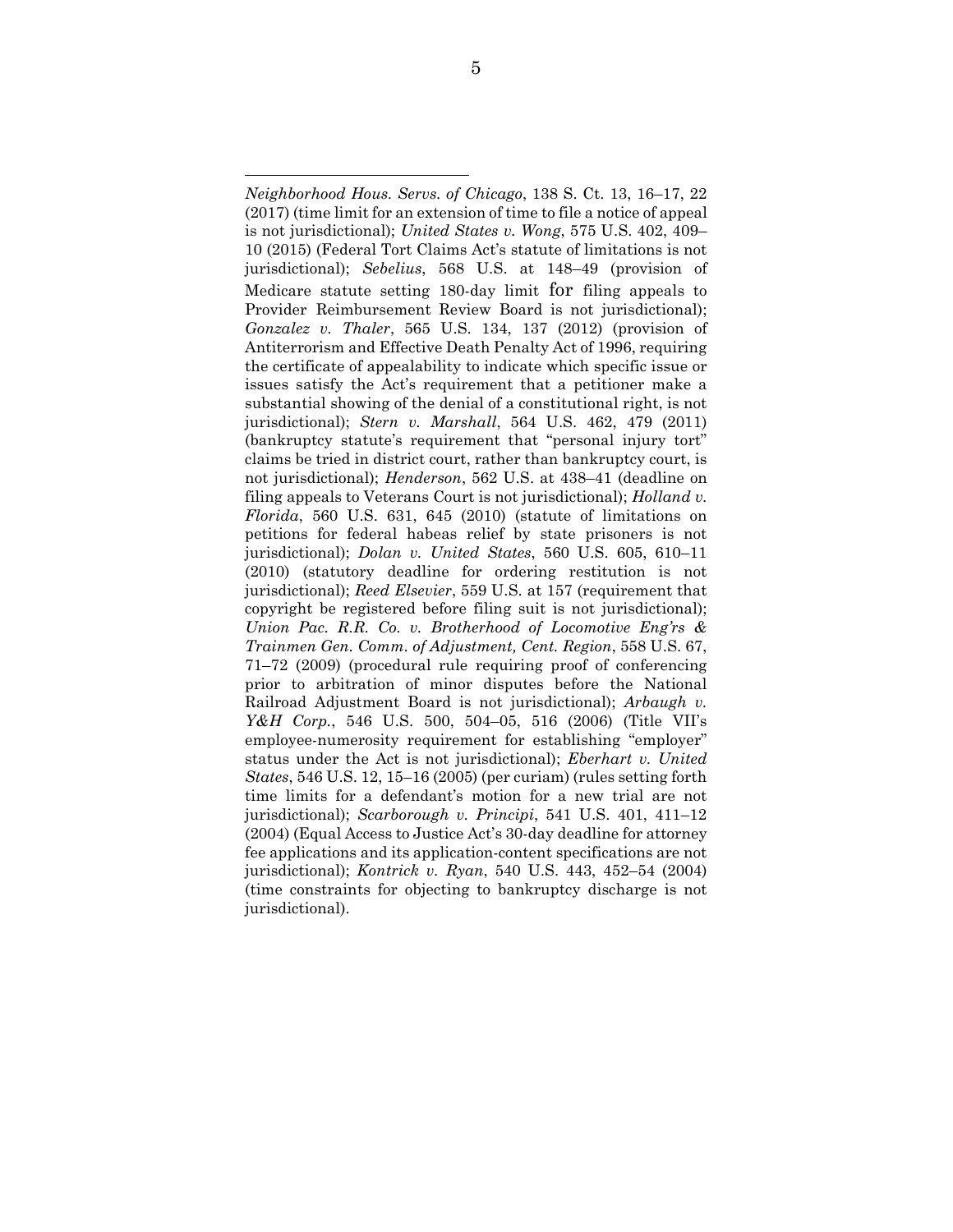This Court's review is again needed to resolve a circuit split about the nature of a claim-processing rule. Below, the panel entrenched the circuit split over the Quiet Title Act's statute of limitations by not applying this Court's recent precedents, instead relying on past Ninth Circuit precedent to hold that the Quiet Title Act's statute of limitations is jurisdictional. App. A-7 (citing *Skranak v. Castenada*, 425 F.3d 1213 (9th Cir. 2005); *Kingman Reef Atoll Invs., L.L.C. v. United States*, 541 F.3d 1189 (9th Cir. 2008); *Fidelity Expl. & Prod. Co. v. United States*, 506 F.3d 1182 (9th Cir. 2007)). As a result, property owners in quiet title cases, like the landowners here, are procedurally hamstrung and unable to make their case. A jurisdictional time bar subjects litigants to different standards for resolving motions to dismiss and, as happened below, allows courts to dismiss cases without holding a hearing to determine and resolve disputed facts.

The petition should be granted to bring uniformity among the lower courts and to ensure the Quiet Title Act's statute of limitations is not mislabeled as a jurisdictional rule.

#### **STATEMENT OF THE CASE**

#### **A. Factual Background**

Larry Steven "Wil" Wilkins is a veteran diagnosed with post-traumatic stress disorder. 2 Appellants' Excerpts of Record (ER) at 110 ¶ 3, Ninth Circuit case no. 20-35745, docket no. 12 (filed Dec. 23, 2020). In 2004, he purchased property in rural Montana and moved to Robbins Gulch Road in Ravalli County. *Id.*  ¶ 4. Across the road lives Jane Stanton, who purchased property and moved to Robbins Gulch Road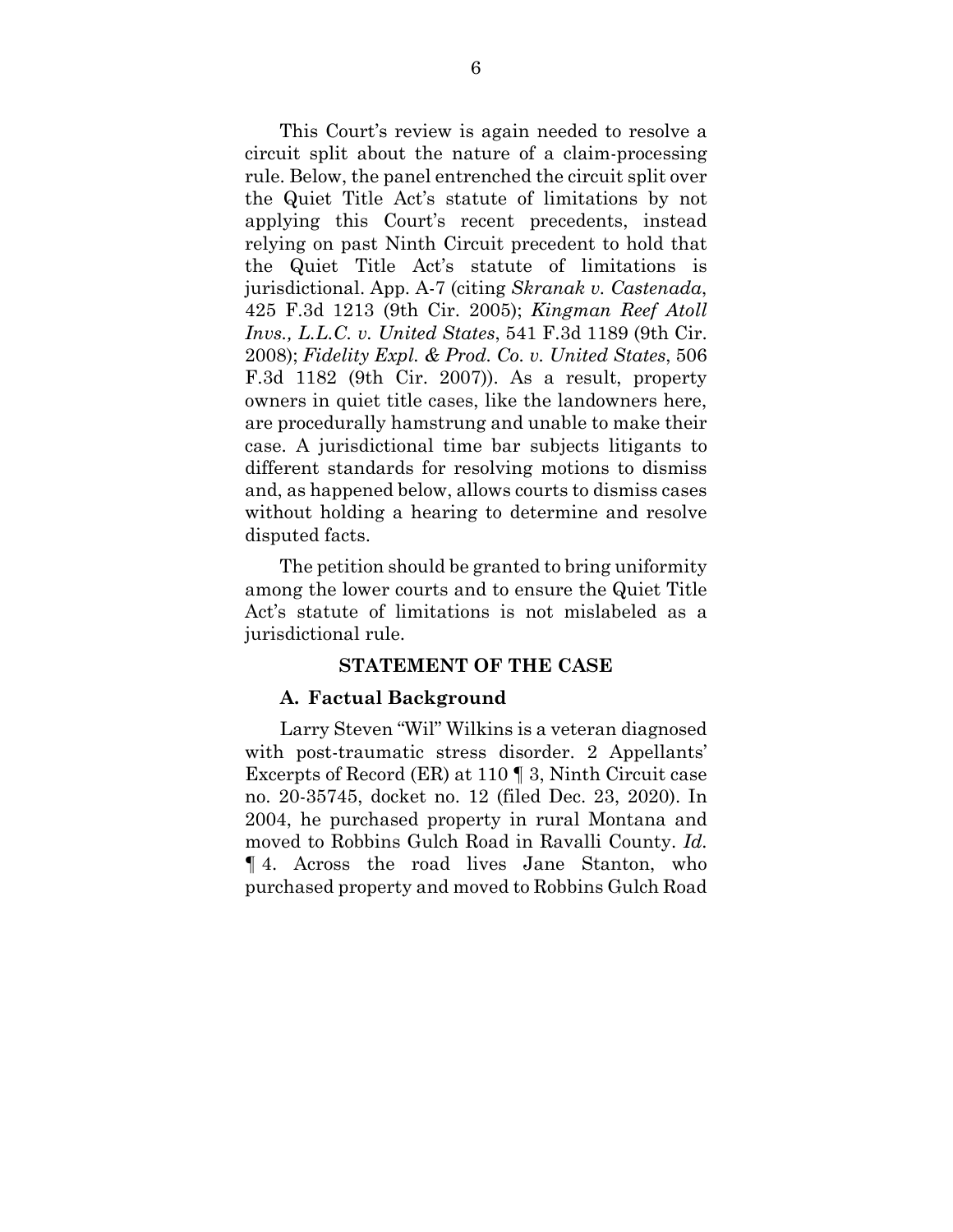in 1990 with her husband. 3 ER at 394 (Depo. Stanton, 17:1). Since 2013, when Mrs. Stanton's husband passed away, she has been the sole owner of her property. 2 ER at 261.

Both Mr. Wilkins's and Mrs. Stanton's properties are burdened by an easement owned by the federal government and managed by the United States Forest Service (Forest Service). 2 ER at 262; 2 ER at 286–87; 2 ER at 282; 2 ER at 227. The landowners' predecessors granted the easement in 1962 in two separate deeds that contain substantially the same language. 2 ER at 227; 2 ER at 234. The easement conveys to the United States "and its assigns" a 60 foot easement "for a road as now constructed and in place and to be re-constructed, improved, used, operated, patrolled, and maintained and known as the Robbins Gulch road, Project Number 446." 2 ER at 227.2 According to a contemporaneous statement by the then-Forest Supervisor to the grantors, the "[p]urpose of the road" was for "timber harvest." 2 ER at 244.

Until recently, the Forest Service's management of the easement has ensured that use of the easement did not unreasonably burden Mr. Wilkins's and Mrs. Stanton's property. But in September 2006, the Forest Service commissioned a sign to be installed along Robbins Gulch Road that read "public access

<sup>2</sup> The easement differs in significant ways from the form easements in the Forest Service Handbook used by the agency at the time. Namely, the form easements purport to grant the United State an easement for "highway purposes," 2 ER at 149, whereas the 1962 deeds state that the easements are "for a road as now constructed and in place." 2 ER at 227. Also, unlike the form easements, the 1962 deeds state that the easement road will be "patrolled." *Id*.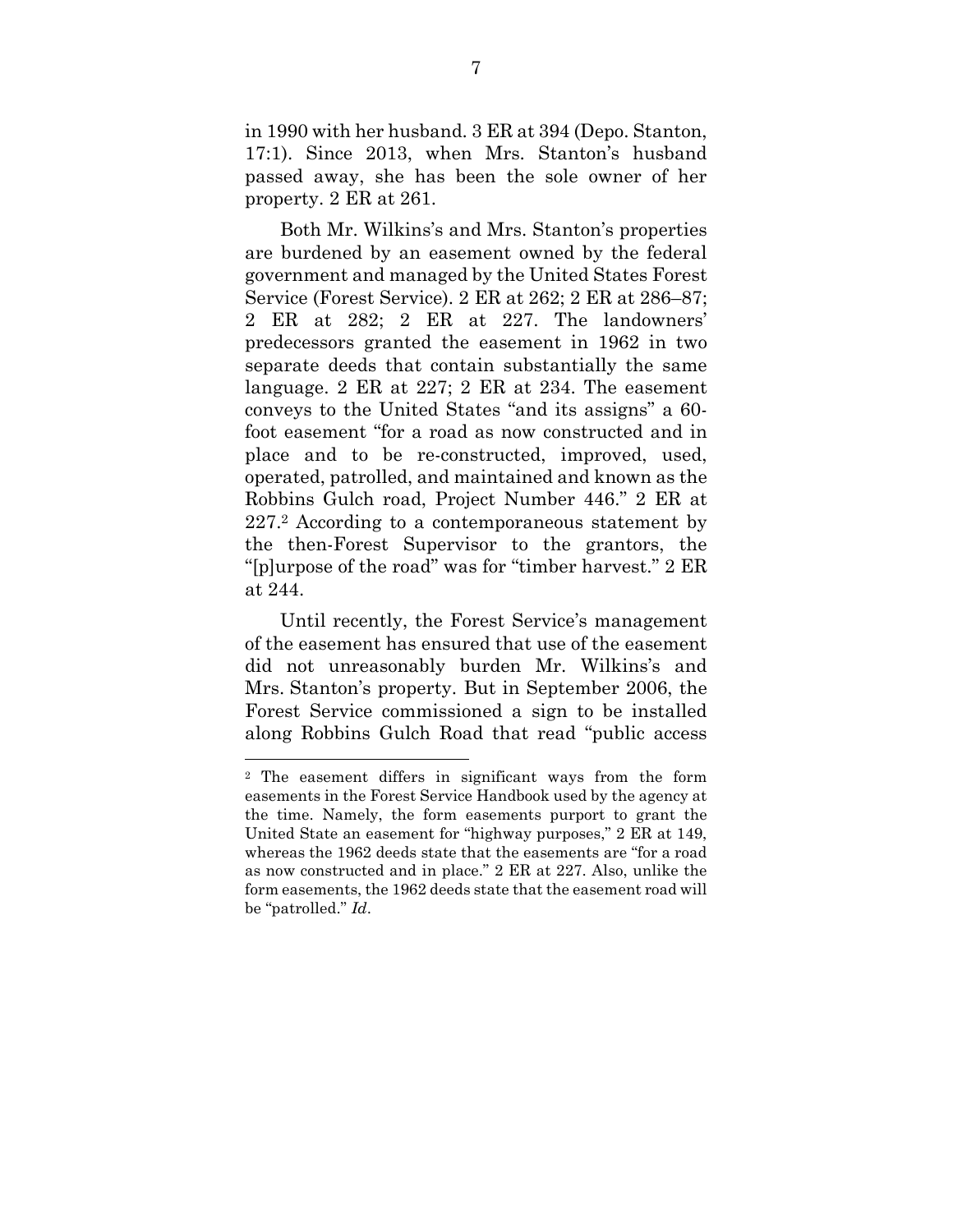thru private lands." 3 ER at 516; 3 ER at 518. Since that sign was installed, traffic along the easement has increased. 3 ER at 333 (Depo. Wilkins, 28:17). The expanded use of the easement has interfered with Mr. Wilkins's and Mrs. Stanton's use and enjoyment of their property. 3 ER at 359 (Depo. Wilkins, 132:22– 133:24); 3 ER at 410 (Depo. Stanton, 79:5–80:22).

Due to this expanded use, Mr. Wilkins, Mrs. Stanton, and their neighbors have had to deal with trespassers on their private property, theft of their personal property, people shooting at their houses, people hunting both on and off the easement, and people travelling at dangerous speeds on and around Robbins Gulch Road. 3 ER at 359 (Depo. Wilkins, 132:22–133:24); 3 ER at 410 (Depo. Stanton, 79:5–80:22); 2 ER at 114–15 ¶¶ 5–13. In September 2019, someone travelling along the road shot Mr. Wilkins's cat. 2 ER at 111  $\P$  12–13. The recent, excessive use of the road and adjacent property by the public and Forest Service permittees has even caused some neighbors to move. 2 ER at 116 ¶ 27.

Additionally, the increased use of the easement has caused erosion of the road that affects the adjacent property. 3 ER at 542 ¶ 15. The road condition has caused sediment and silt to build up on the underlying properties, and has caused washout on those properties. 3 ER at 352 (Depo. Wilkins, 103:3– 6). The Forest Service's maintenance of the easement, however, has become more sporadic in recent years. 3 ER at 351 (Depo. Wilkins, 100:25–101:8).

In 2017, the landowners and their neighbors requested that the Forest Service help address these problems. 2 ER at 116 ¶ 26; 3 ER at 433 (Depo. Winthers, 14:14–15:17). The Forest Service declined.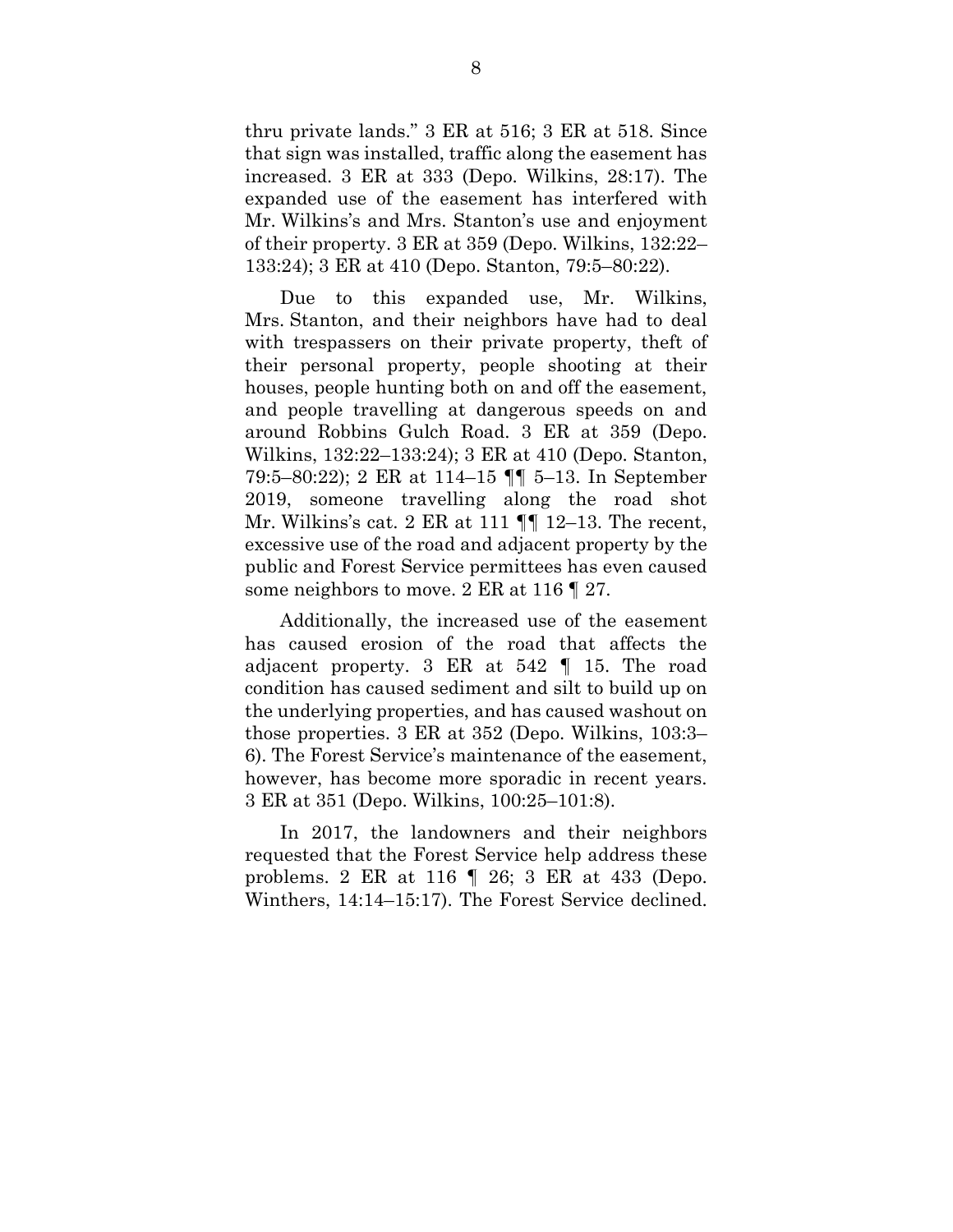2 ER at 116 ¶ 26. Not only did the agency disagree that the easement is limited in scope, it also disclaimed any obligations under the easement. 2 ER at 64; 3 ER at 544 (Answer denying that landowners are entitled to requested relief). It informed the property owners that it would manage the easement however it wished, and that it owed no duties to the underlying owners. 2 ER at 116 ¶ 26. A few months later, Mr. Wilkins's attorney followed up with a letter to the United States Department of Agriculture Office of the General Counsel. *See* 2 ER at 64. In July 2018, the Office of the General Counsel reiterated the Forest Service's position that it could allow whomever it wanted on the easement and that all management decisions were at the Forest Service's sole discretion. *Id.* 

#### **B. Procedural Background**

Unable to get help from the Forest Service, Mr. Wilkins and Mrs. Stanton filed this suit in August 2018. *See* 3 ER at 548. Brought under the Quiet Title Act, the Complaint asked the District Court to interpret the easement under Montana law to determine the lawful use of the easement and the government's duties under it. *See* 3 ER at 562.<sup>3</sup>

In October 2019, the government moved to dismiss for lack of subject matter jurisdiction under Federal Rule of Civil Procedure 12(b)(1), arguing that the landowners did not bring the case within the Quiet

<sup>3</sup> Montana law governs the easement at issue here. *See Oregon ex rel. State Land Bd. v. Corvallis Sand & Gravel Co.*, 429 U.S. 363, 378–79 (1977) ("Under our federal system, property ownership is not governed by a general federal law, but rather by the laws of the several States.").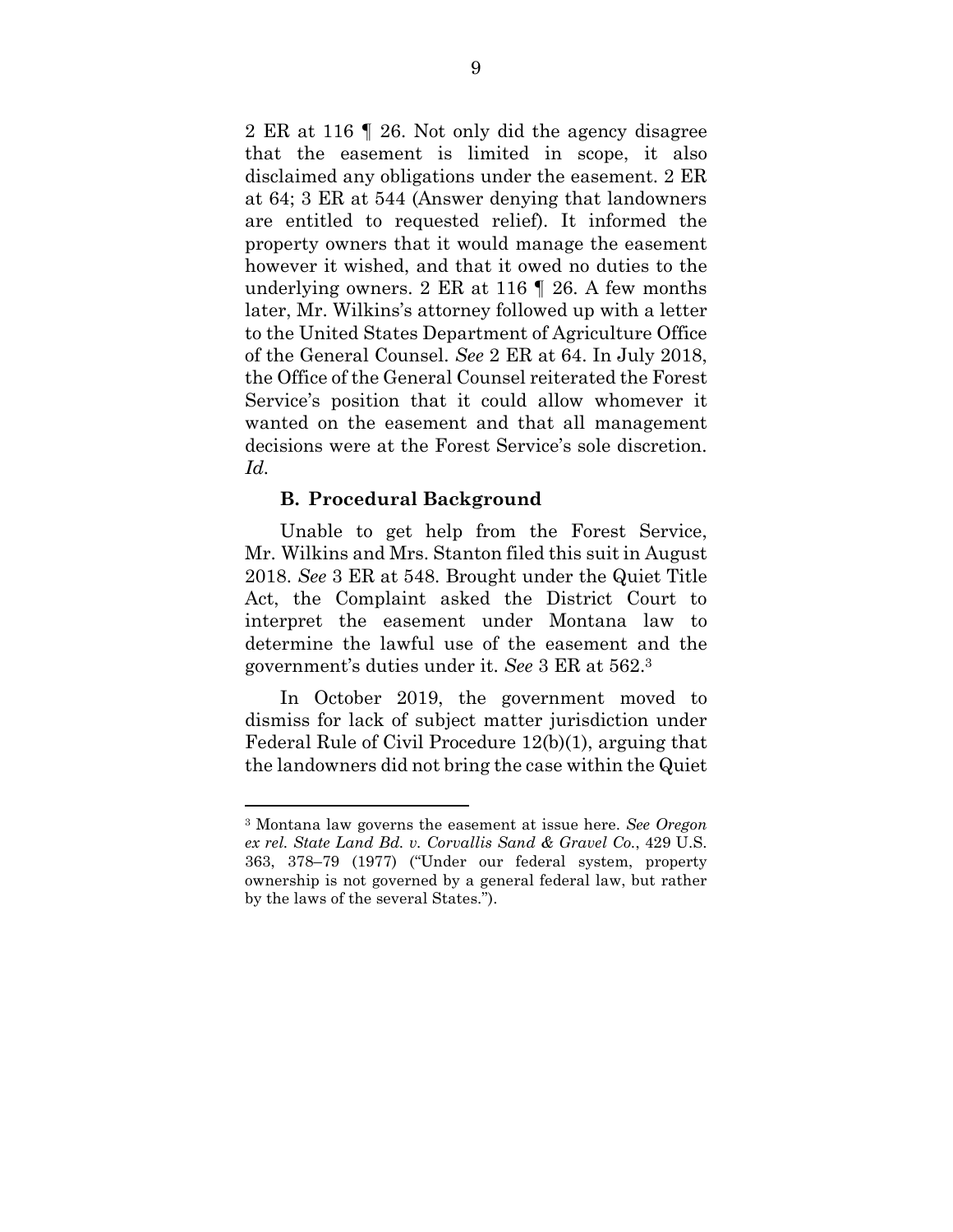Title Act's twelve-year statute of limitations. *See* App. E-1. The government could "not pin down precisely when Plaintiffs' claims expired" but argued that the claims accrued more than twelve years before the lawsuit was filed. App. D-20. The landowners responded that the Quiet Title Act's statute of limitations is not jurisdictional, and that the case could not be resolved on a motion to dismiss. *See* App. E-2. The landowners further argued that based on the Forest Service's actions in managing the easement, including statements by Forest Service officers to the landowners and their neighbors, that the claims only accrued when the Forest Service put up a sign that read "public access thru private lands." *See* Opening Brief Section IV-E, Ninth Circuit case no. 20-35745, docket no. 11 (filed Dec. 23, 2020); App. E-16–17 (Magistrate Judge stating that "Landowners filed this lawsuit because of the alleged changes in the scope of the USFS's operation and management of the easement."). The Forest Service commissioned the sign in September 2006, eleven years and eleven months before the lawsuit was filed. 3 ER at 516; 3 ER at 518.

Magistrate Judge DeSoto recommended that the motion to dismiss be denied. App. E-18. Judge DeSoto concluded that the Quiet Title Act's statute of limitations is not jurisdictional. App. E-14. Hence, the government's motion to dismiss for lack of jurisdiction was improper, and its statute of limitations arguments should be decided on a motion for summary judgment or trial. App. E-17.

The government objected to the findings and recommendations, and reiterated the arguments made in its motion to dismiss. App. D-5. The District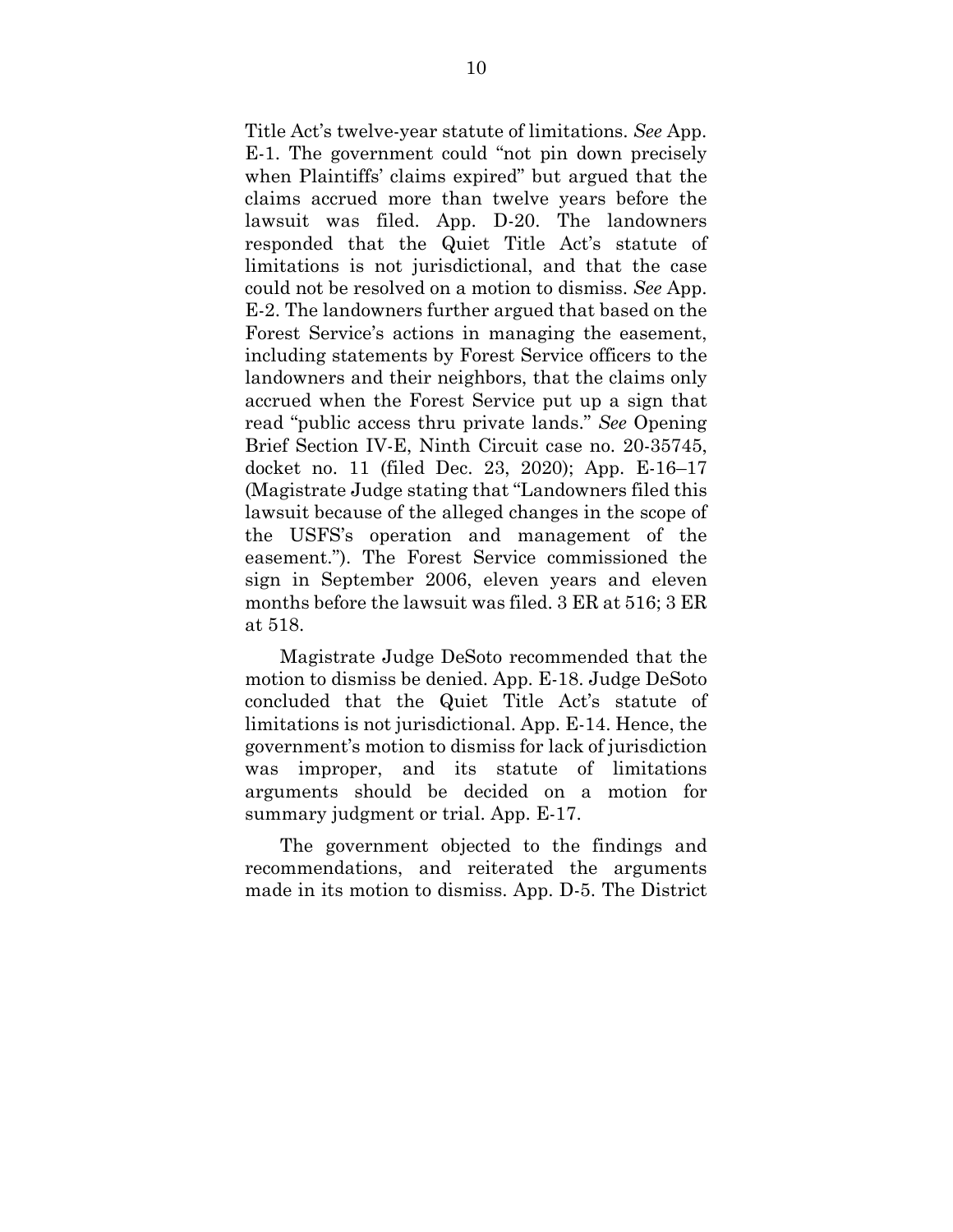Court held that the Quiet Title Act's statute of limitations is jurisdictional, App. D-15, and placed the burden on the landowners to prove that they had brought the complaint within the statute of limitations. App. D-23. The District Court, without holding an evidentiary hearing to determine and resolve disputed facts, concluded that the landowners failed to meet their burden and dismissed the case. *Id.*

Mr. Wilkins and Mrs. Stanton filed a motion to alter or amend the judgment under Federal Rule of Civil Procedure 59(e). On August 11, 2020, the court denied the motion, App. C-7. Mr. Wilkins and Mrs. Stanton appealed on August 26, 2020. 3 ER at 564.

On September 15, 2021, the Ninth Circuit panel affirmed the judgment of the District Court. App. A-12; App. B-6. In a published opinion, the panel held that the Quiet Title Act's statute of limitations is jurisdictional. App. A-10. In a separate unpublished opinion, the panel, reviewing the District Court's order for clear error, affirmed the dismissal. App. B-5. Mr. Wilkins and Mrs. Stanton filed a petition for rehearing en banc, which the Ninth Circuit denied on November 23, 2021. App. F-1.

#### **REASONS TO GRANT THE PETITION**

## **I. Certiorari Should Be Granted To Resolve a Circuit Split About Whether the Quiet Title Act's Statute of Limitations Is Jurisdictional**

The circuit courts are split on whether the Quiet Title Act's statute of limitations is jurisdictional. The Seventh Circuit has held that the Quiet Title Act's statute of limitations is not jurisdictional. *Wisconsin*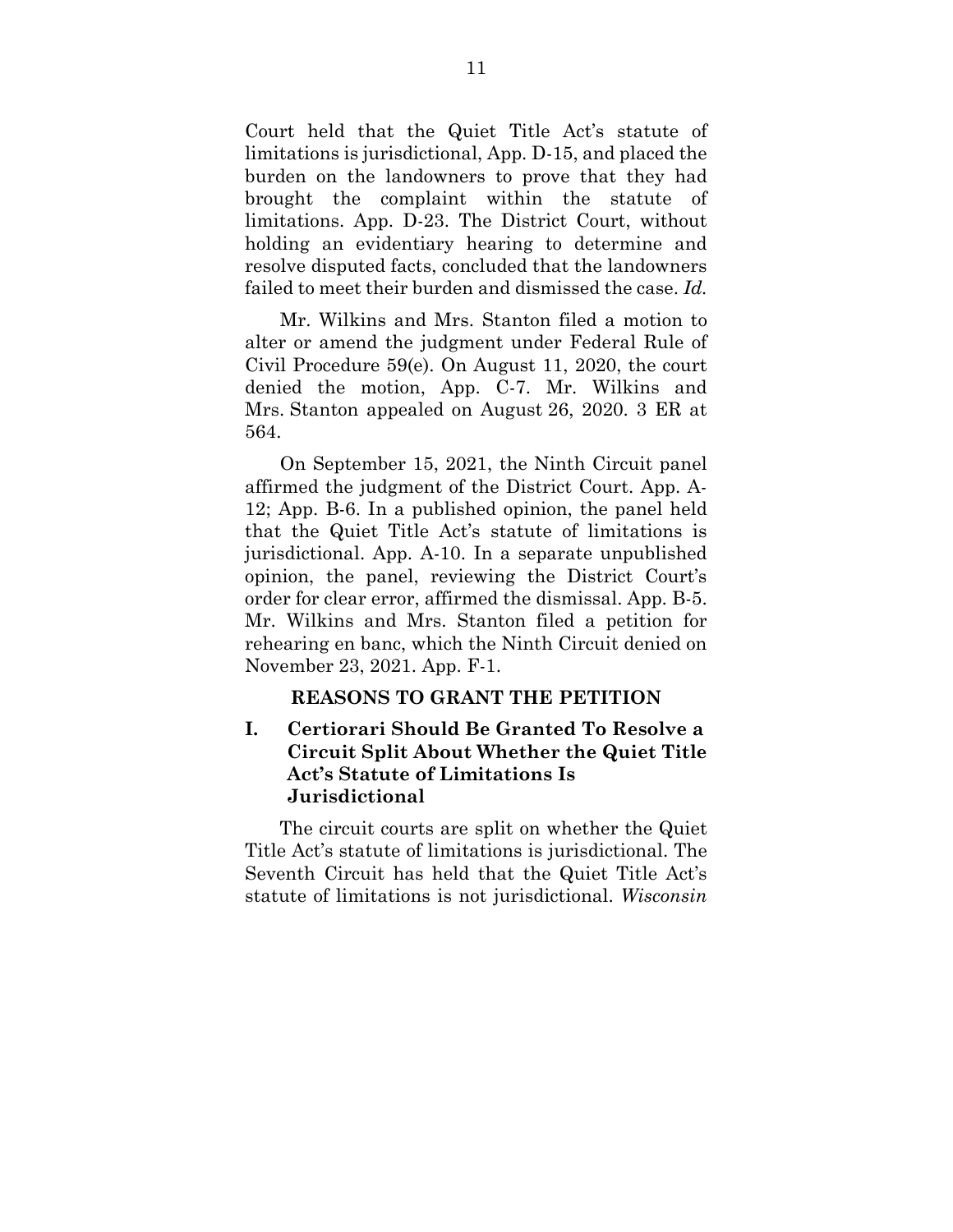*Valley*, 569 F.3d at 334. Seven others have held that the statute of limitations is jurisdictional. *See Kingman Reef*, 541 F.3d 1189; *Richmond, Fredericksburg & Potomac R.R. Co. v. United States*, 945 F.2d 765, 769 (4th Cir. 1991); *Bank One Tex., N.A. v. United States*, 157 F.3d 397, 403 (5th Cir. 1998); *Spirit Lake Tribe v. North Dakota*, 262 F.3d 732, 737– 38 (8th Cir. 2001); *Knapp v. United States*, 636 F.2d 279, 282 (10th Cir. 1980); *F.E.B. Corp. v. United States*, 818 F.3d 681, 685 n.3 (11th Cir. 2016); *Cheyenne Arapaho Tribes of Oklahoma v. United States*, 558 F.3d 592, 595 (D.C. Cir. 2009).

## **A. The circuit split began before this Court's recent cases describing how to determine whether a statute of limitations is jurisdictional**

Nearly all the circuits that have held that the Quiet Title Act's statute of limitations is jurisdictional did so before this Court's recent cases articulating the standards for determining whether a rule is jurisdictional. Most of the circuits holding that the Quiet Title Act's statute of limitations is jurisdictional are based on one passing reference to jurisdiction in *Block v. N. Dakota ex rel. Bd. of Univ. & Sch. Lands*, 461 U.S. 273, 292 (1983).4 But as this Court has recently made clear, lower courts should not read too much into this Court's passing use of "jurisdiction." *Cf.*

<sup>4</sup> *See Skranak*, 425 F.3d at 1216 (citing *Block*, 461 U.S. at 292); *Bank One Tex.*, 157 F.3d at 403 (same); *F.E.B. Corp.*, 818 F.3d at 685 n.3 (same); *see also Spirit Lake Tribe*, 262 F.3d at 737–38 (citing *Block*, 461 U.S. at 286); *Warren v. United States*, 234 F.3d 1331, 1335 (D.C. Cir. 2000) (same); *Richmond, Fredericksburg & Potomac R.R. Co.*, 945 F.2d at 769 (citing *Block*, 461 U.S. at 282– 83).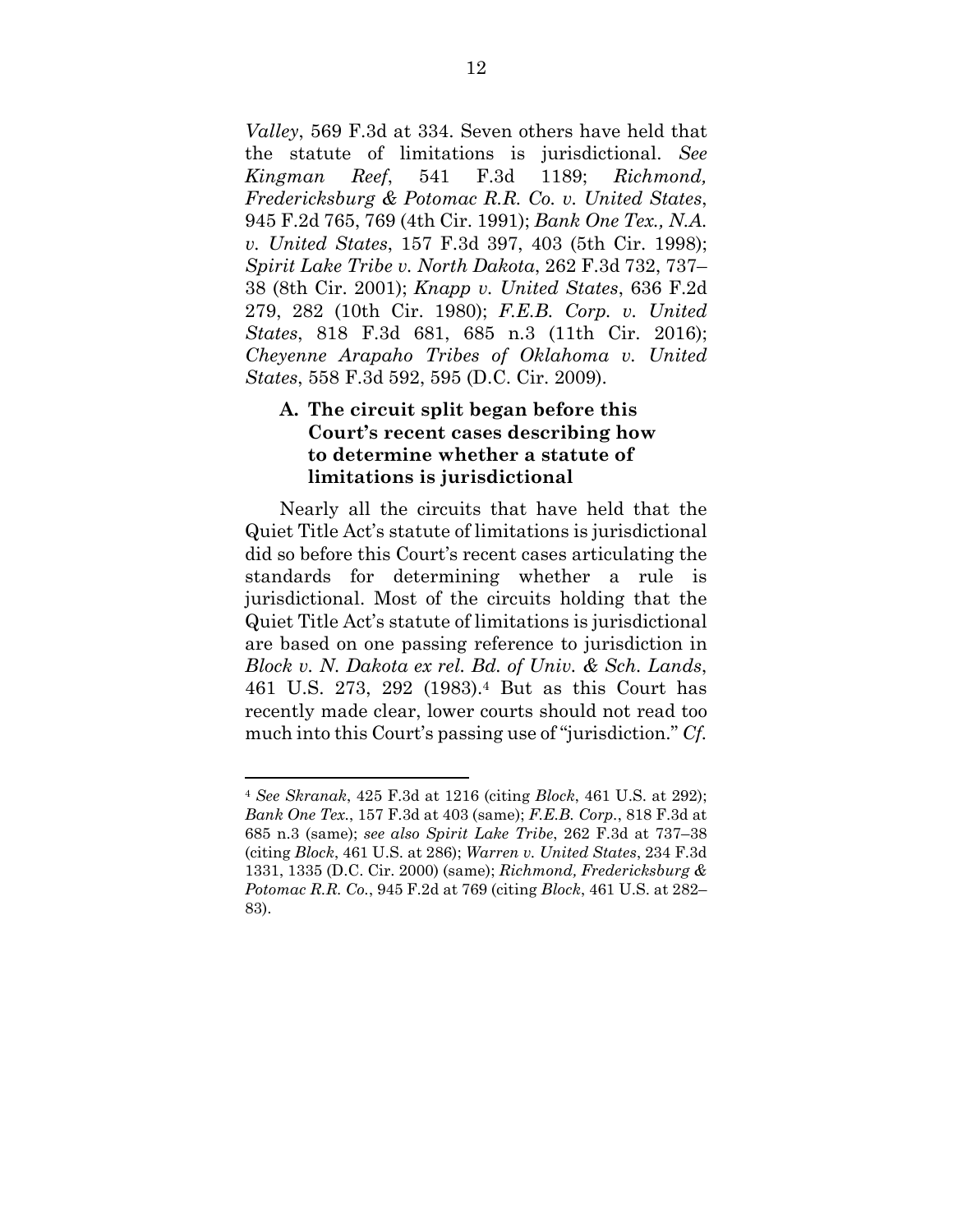*Hamer v. Neighborhood Hous. Servs. of Chicago*, 138 S. Ct. 13, 21 (2017) ("The mandatory and jurisdictional formulation is a characterization left over from days when we were less than meticulous in our use of the term jurisdictional." (quotations omitted)).

In *Block*, this Court considered (1) whether the Quiet Title Act provides the exclusive procedure by which a claimant can judicially challenge the title of the United States to real property, and (2) whether the Quiet Title Act's statute of limitations is applicable where the plaintiff is a state. 461 U.S. at 276–77. *Block* did not, however, consider whether the Quiet Title Act's statute of limitations is jurisdictional. *Block* made one passing reference in the conclusion of its opinion that the courts below would lack jurisdiction if the suit were barred by the statute of limitations. *Id.* at 292. But this Court has "described such unrefined dispositions as drive-by jurisdictional rulings that should be accorded no precedential effect on the question whether the federal court had authority to adjudicate the claim in suit." *Arbaugh*, 546 U.S. at 511 (quotations omitted).

Unlike other circuits, the Seventh Circuit refused to read too much into *Block*'s drive-by reference. *Wisconsin Valley*, 569 F.3d at 334. In *Wisconsin Valley*, Judge Easterbrook, writing for the court, recognized that *Block* was "yet another example of the tendency … to employ the word [jurisdiction] loosely," and was not meant to opine on the jurisdictional nature of the Quiet Title Act's statute of limitations. *Id*. Because "not every reference to 'jurisdiction' in the Supreme Court's large corpus of decisions means 'subject-matter jurisdiction' in the contemporary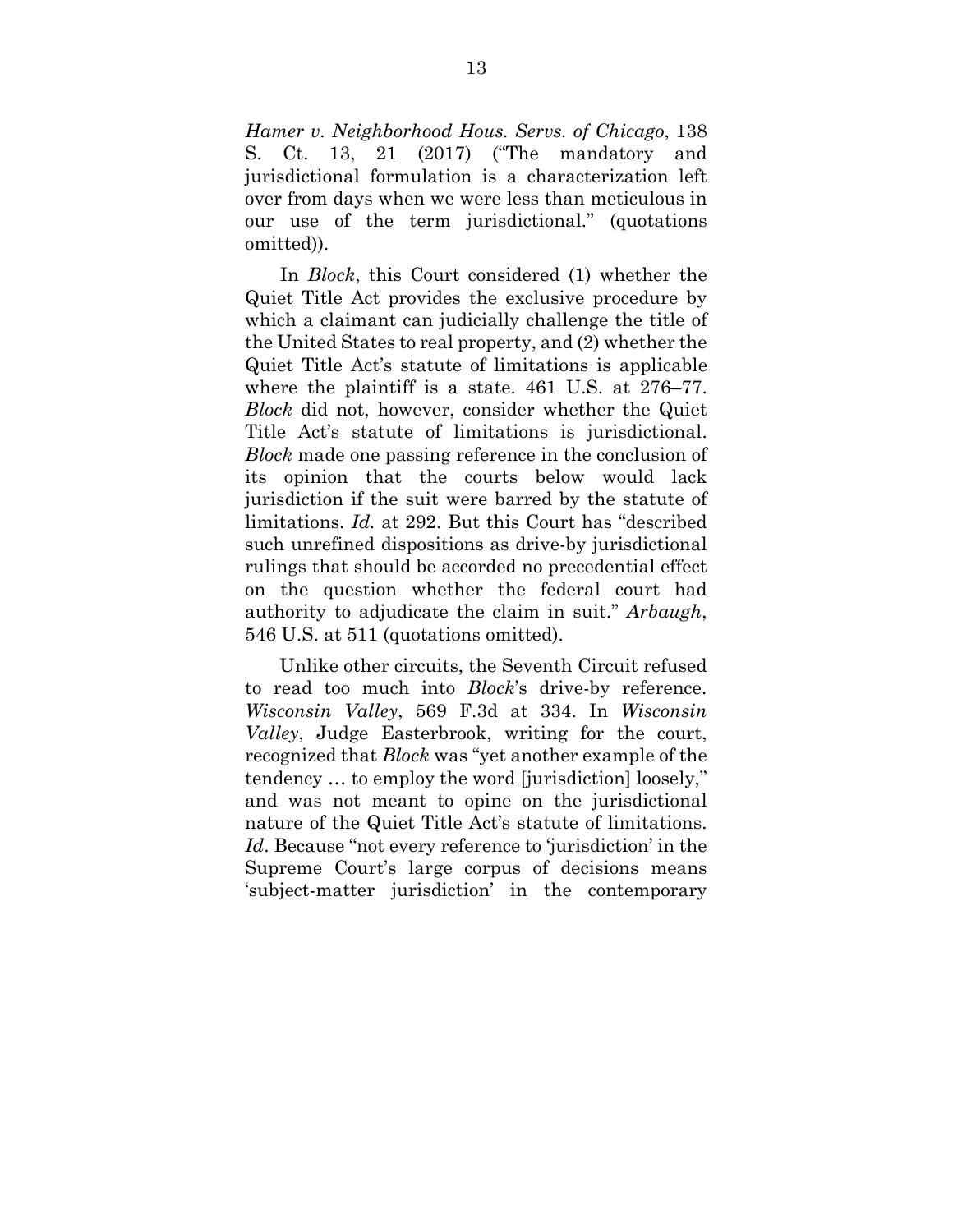sense," the Seventh Circuit held that the Quiet Title Act's statute of limitations was not jurisdictional. *Id.* 

The decision in *Wisconsin Valley* was prescient. In the past decade, this Court has worked to clearly define when statutes of limitations and other legal rules are jurisdictional. *See*, n.1, *supra*. This Court has held that, absent a clear statement from Congress to the contrary, a statute of limitations is not jurisdictional. *United States v. Wong*, 575 U.S. 402, 409–10 (2015). Because most of the circuits analyzed the Quiet Title Act's statute of limitations decades ago, they were unable to apply the clear statement test to their holdings.

## **B. This Court's recent cases undermine the reasoning of those circuits that have held the Quiet Title Act's statute of limitations is jurisdictional**

This Court's recent decisions demonstrate the flawed reasoning of those circuits that have held the Quiet Title Act's statute of limitations is jurisdictional. In addition to *Block*'s passing reference to jurisdiction, those circuits justified their conclusions based on the Quiet Title Act's waiver of sovereign immunity. *Spirit Lake Tribe*, 262 F.3d at 737–38 ("Because the QTA waives the government's sovereign immunity … the QTA statute of limitations acts as a jurisdictional bar …." (citing *Block*, 461 U.S. at 280)); *Knapp*, 636 F.2d at 282 ("As a condition to suit against the sovereign, the 12-year rule must be strictly construed in favor of the sovereign."); *Bank One Tex.*, 157 F.3d at 403 ("[B]ecause it circumscribes the scope of a waiver of sovereign immunity, the statute of limitations manifests a jurisdictional prerequisite, rather than an affirmative defense.");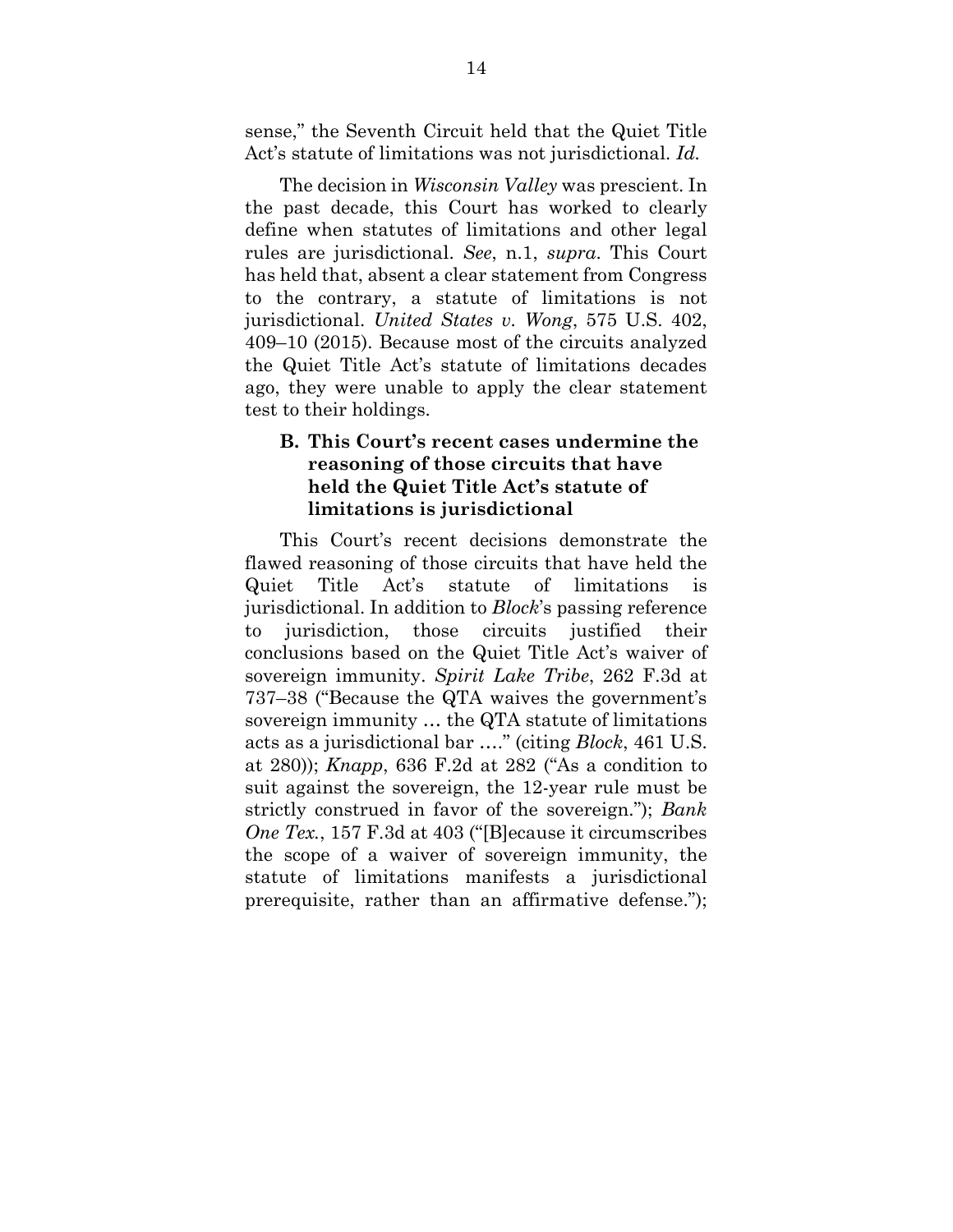*Richmond, Fredericksburg & Potomac R.R. Co.*, 945 F.2d at 769 ("Because the limitations period represents a condition on the waiver of federal sovereign immunity, it is a jurisdictional prerequisite to suit[.]" (citing *Block*, 461 U.S. at 282–83)).

But, as this Court has made clear in its recent decisions "it makes no difference" to the jurisdictional question "that a time bar conditions a waiver of sovereign immunity, even if Congress enacted the measure when different interpretive conventions applied …." *Wong*, 575 U.S. at 420. The waiver of sovereign immunity is irrelevant because this Court "treat[s] time bars in suits against the Government …. the same as in litigation between private parties." *Id.*  But nearly all the opinions holding that the Quiet Title Act's statute of limitations is jurisdictional rely on the waiver of sovereign immunity to justify their holdings. Because those courts did not have the benefit of this Court's recent decisions, they issued holdings based on faulty premises.

## **C. Only this Court can resolve the circuit split**

The decision below ensures that the circuit split will persist. Despite recognizing "tension between *Wong*'s reasoning and the analysis underlying Ninth Circuit precedent interpreting the jurisdictional nature of the [Quiet Title Act's] statute of limitations," the court below chose not to overturn its previous precedents. App. A-9. Now, the Ninth Circuit's holding that the Quiet Title Act's statute of limitations is jurisdictional can only be overruled on discretionary, en banc review. *See* App. A-7–9. Without this Court's intervention, the Ninth Circuit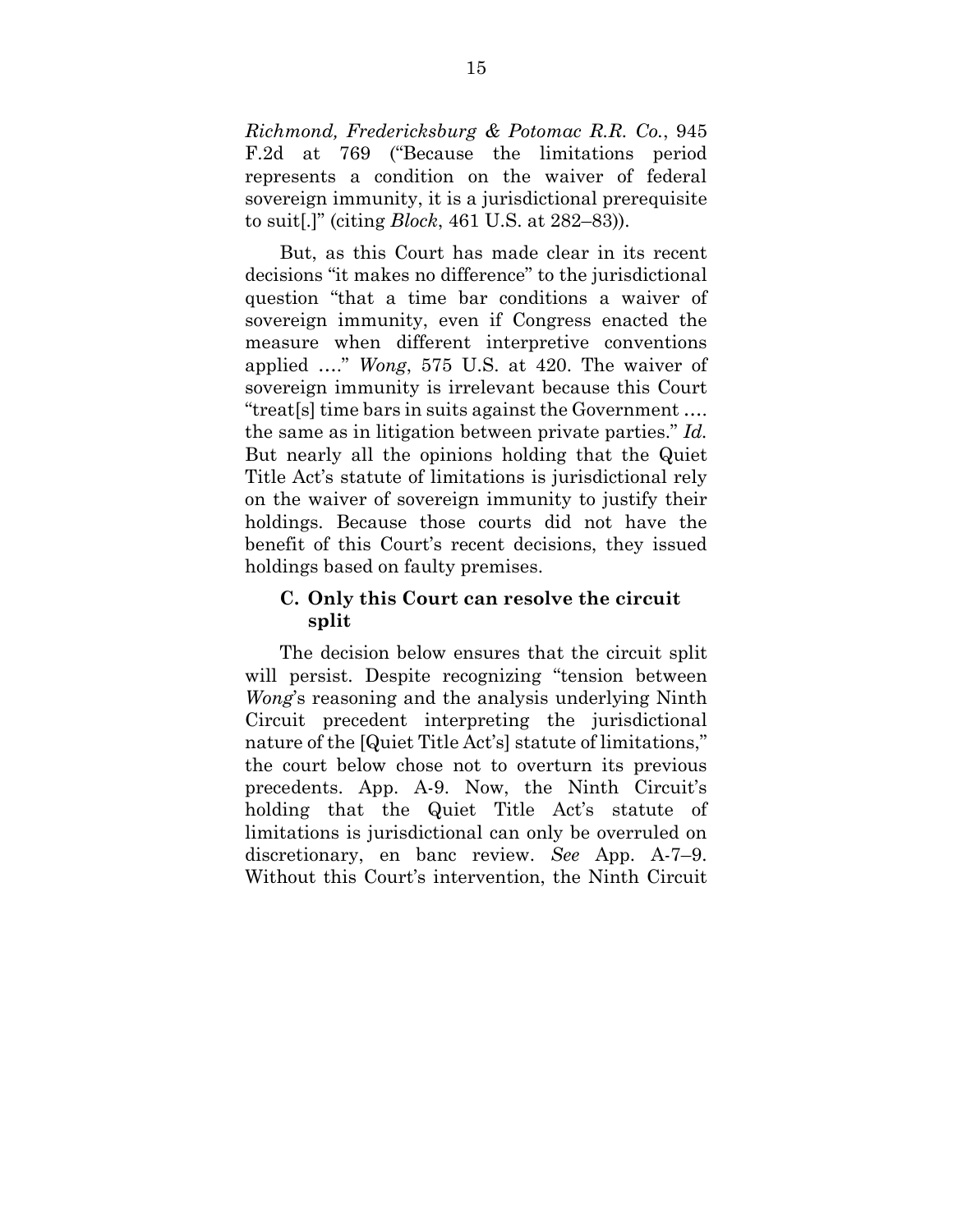will remain in conflict with the Seventh Circuit indefinitely.

Furthermore, if this Court does not grant certiorari, it is likely that the circuit split will deepen. Unlike the Ninth Circuit, some courts will reconsider their previous holdings on whether the Quiet Title Act's statute of limitations is jurisdictional. Indeed, prior to the decision below, two district courts in the Ninth Circuit held that, in light of *Wong*, the Quiet Title Act's statute of limitations is not jurisdictional. *Payne v. U.S. Bureau of Reclamation*, No. CV 17- 00490-AB (MRWx), 2017 WL 6819927 (C.D. Cal. Aug. 15, 2017); *Bar K Ranch, LLC v. United States*, No. CV-19-6-BU-BMM, 2019 WL 5328782 (D. Mont. Oct. 21, 2019).

Some circuits will follow suit and hold that the Quiet Title Act's statute of limitations is not jurisdictional. Many of these circuits have already applied this Court's recent cases to other statutes of limitations and claim-processing rules, in some cases reversing decisions that previously held a rule is jurisdictional.5 These circuits have not had the

<sup>5</sup> *See In re Bonvillian Marine Serv., Inc.,* 19 F.4th 787, 790 (5th Cir. 2021) (overturning, in light of *Wong*, previous standard for determining whether a rule is jurisdictional); *Gad v. Kansas State Univ.*, 787 F.3d 1032, 1039–40 (10th Cir. 2015) (holding that Title VII's requirement that a claimant verify the charges against an employer is not jurisdictional and stating "To the extent our previous cases would require a contrary result," *Wong*  and other superseding contrary decisions from this Court control); *Sisseton-Wahpeton Oyate of Lake Traverse Rsrv. v. U.S. Corps of Eng'rs*, 888 F.3d 906, 917 n.4 (8th Cir. 2018) (recognizing *Wong*'s effect on analysis of whether a statute of limitations is jurisdictional, but stating that "because we decide the issue on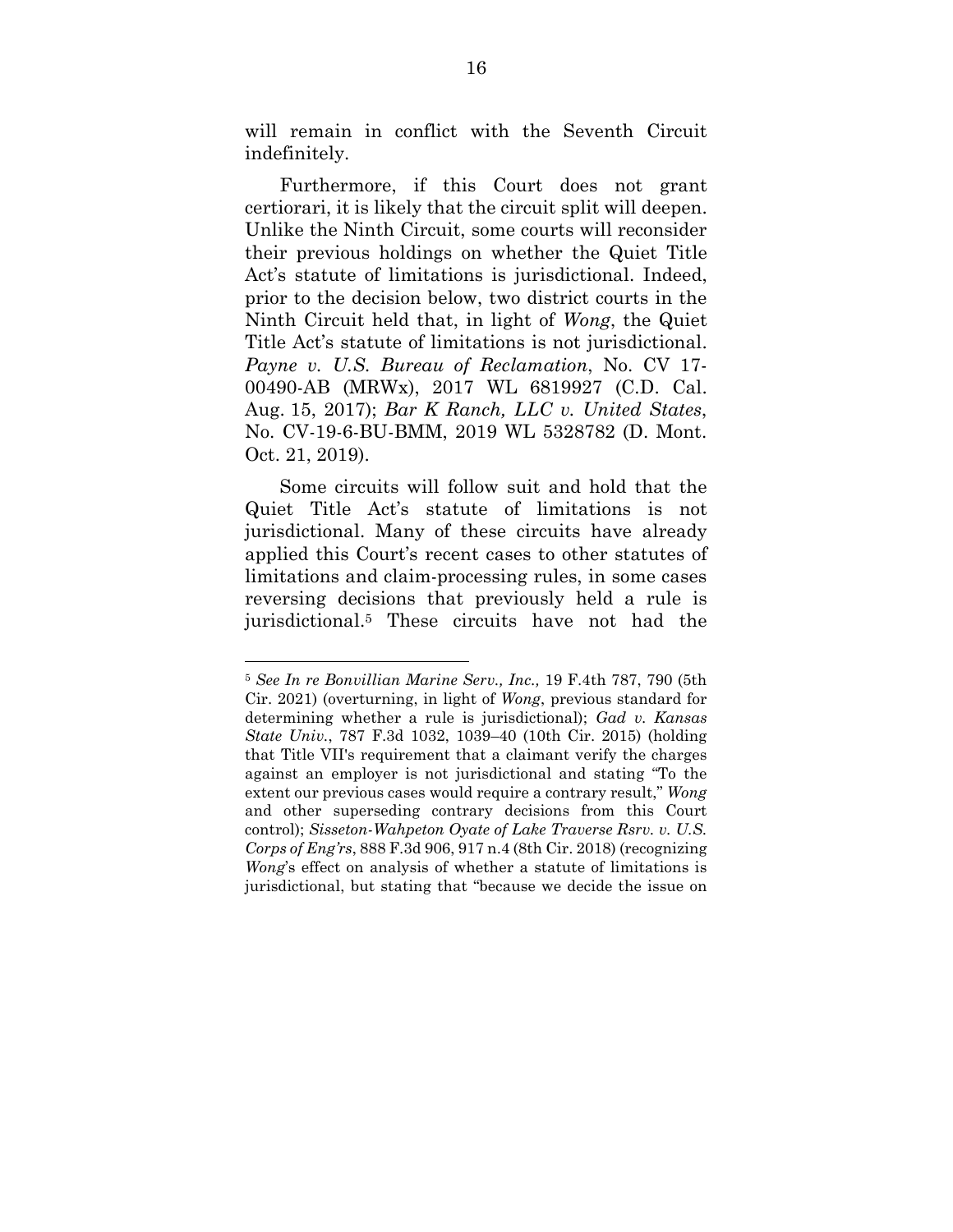opportunity to revisit their Quiet Title Act cases, but if they continue their trend and apply this Court's recent cases to hold that the Quiet Title Act's statute of limitations is not jurisdictional, then they will issue decisions in conflict with the decision below.

Some circuits may reaffirm their previous holdings that the Quiet Title Act's statute of limitations is jurisdictional, but that will not bring uniformity to the issue. The Eleventh Circuit, for example, recently relied on the passing reference in *Block* to hold that, despite *Wong*, the Quiet Title Act's statute of limitations is jurisdictional. *F.E.B. Corp.*, 818 F.3d at 685 n.3. But that decision only reinforced the existing circuit split with the Seventh Circuit.

Only this Court can resolve the split over whether the Quiet Title Act's statute of limitations is jurisdictional. The petition for a writ of certiorari should be granted.

other grounds, this case is not an appropriate vehicle to reconsider our prior decision that § 2401(a) is a jurisdictional statute of limitations."); *Edmonson v. Eagle Nat'l Bank*, 922 F.3d 535, 546–47 (4th Cir. 2019) (Applying this Court's recent cases to hold, in conflict with the D.C. circuit, that the Real Estate Settlement Procedures Act's statute of limitations is not jurisdictional); *Myers v. Comm'r of Internal Revenue Serv.*, 928 F.3d 1025, 1035 (D.C. Cir. 2019) (holding that Internal Revenue Code provision requiring aggrieved claimant to file petition for Tax Court review within 30 days is not jurisdictional and stating that "the Court has not yet identified a single filing deadline that meets the 'clear statement' test").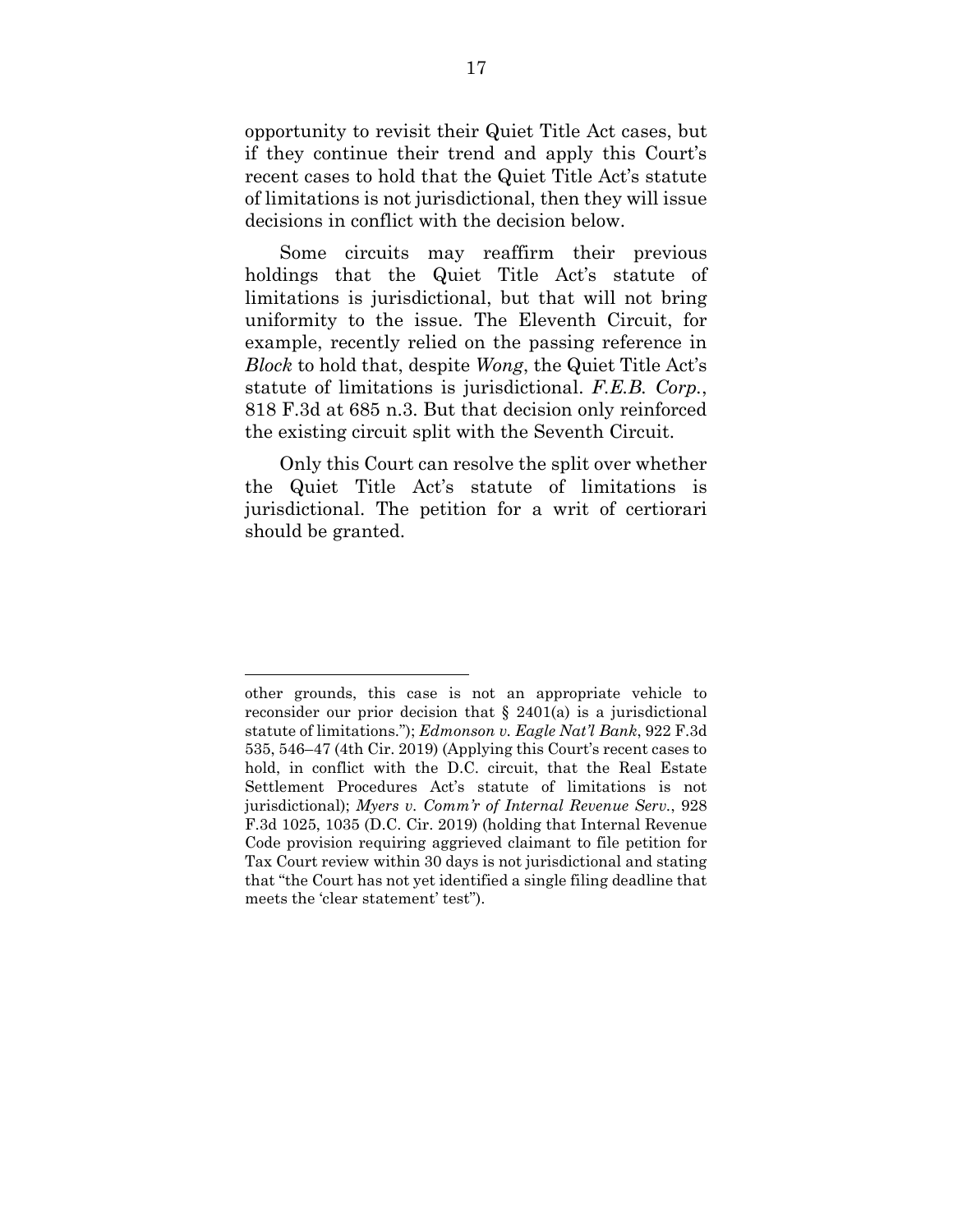## **II. Certiorari Should Be Granted Because the Decision Below Conflicts with This Court's Precedents About How Courts Determine Whether an Act's Statute of Limitations Is Jurisdictional**

This Court's decade-long quest to bring discipline to the use of the term jurisdiction has resulted in clear standards for how a court should determine the jurisdictional nature of a statute of limitations. *See Wong*, 575 U.S. at 410–20. But the court below did not apply these standards, instead opting to rely on outof-date Ninth Circuit cases. *See* App. A-7 (citing *Skranak*, 425 F.3d 1213; *Kingman Reef*, 541 F.3d 1189; *Fidelity Expl. & Prod. Co.*, 506 F.3d 1182). In doing so, the court below issued a decision in conflict with this Court's recent precedents.

## **A. This Court's recent precedents hold that Congress must clearly state when a statute of limitations is jurisdictional**

This Court's recent precedents make clear "that most time bars are nonjurisdictional." *Wong*, 575 U.S. at 410. "Time and again," this Court has "described filing deadlines as 'quintessential claim-processing rules,' which 'seek to promote the orderly progress of litigation,' but do not deprive a court of authority to hear a case." *Id.* (quoting *Henderson*, 562 U.S. at 435).

This Court has articulated a "readily administrable bright line" rule to determine whether a filing rule is jurisdictional. *Arbaugh*, 546 U.S. at 516. Absent a "clear statement" from Congress, courts should treat filing deadlines "as nonjurisdictional in character." *Sebelius*, 568 U.S. at 153 (quotations omitted). Congress need not "'incant magic words'" to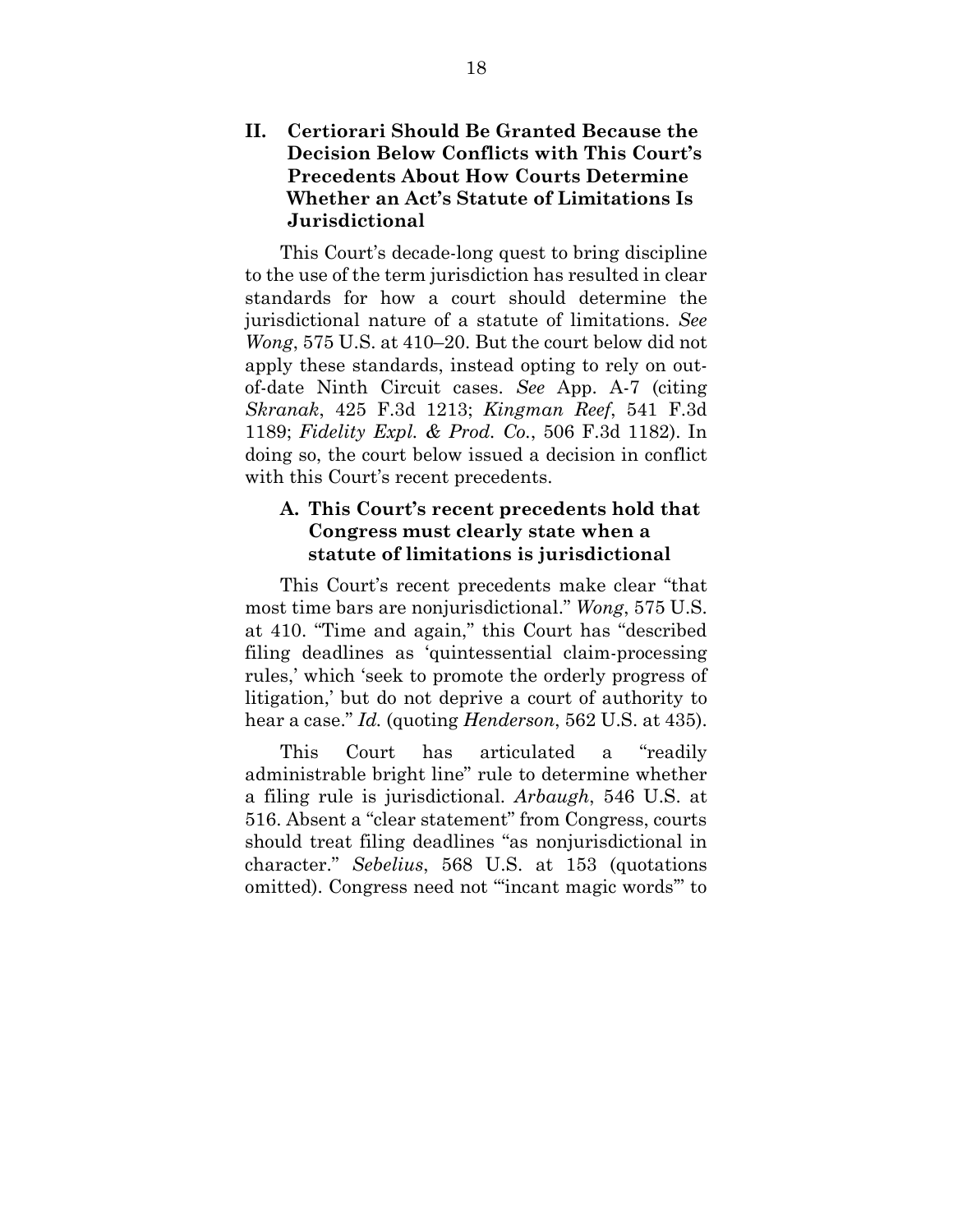make a rule jurisdictional, but "traditional tools of statutory construction must plainly show that Congress imbued a procedural bar with jurisdictional consequences." *Wong*, 575 U.S. at 410 (quoting *Sebelius*, 568 U.S. at 153). It is a steep burden to demonstrate that a rule is jurisdictional. Indeed, this Court "has not yet identified a single filing deadline that meets the 'clear statement' test." *Myers v. Comm'r of Internal Revenue Serv.*, 928 F.3d 1025, 1035 (D.C. Cir. 2019); *see also* Petition for a Writ of Certiorari 17, *Boechler, P.C. v. Comm'r of Internal Revenue* (No. 20-1472), cert. granted Sept. 30, 2021.

In recent years, lower courts have followed this Court's lead, applying the clear statement test to determine that other statutes of limitations are not jurisdictional. *See* Section I-C, *supra*; *see also Herr v. U.S. Forest Service*, 803 F.3d 809, 818 (6th Cir. 2015) (suggesting that other courts' holdings about the jurisdictional nature of the general statute of limitations for civil actions against the federal government are outdated because they "have not grappled with the Supreme Court's recent cases limiting the concept of jurisdiction" or "considered the impact" of *Wong*). The court below, however, failed to apply the clear statement test in holding that the Quiet Title Act's statute of limitations is jurisdictional.

## **B. The Quiet Title Act does not provide a clear statement that the statute of limitations is jurisdictional**

In enacting the Quiet Title Act, Congress did not clearly state its intention to make the statute of limitations jurisdictional. The Quiet Title Act provides that "[a]ny civil action under this section,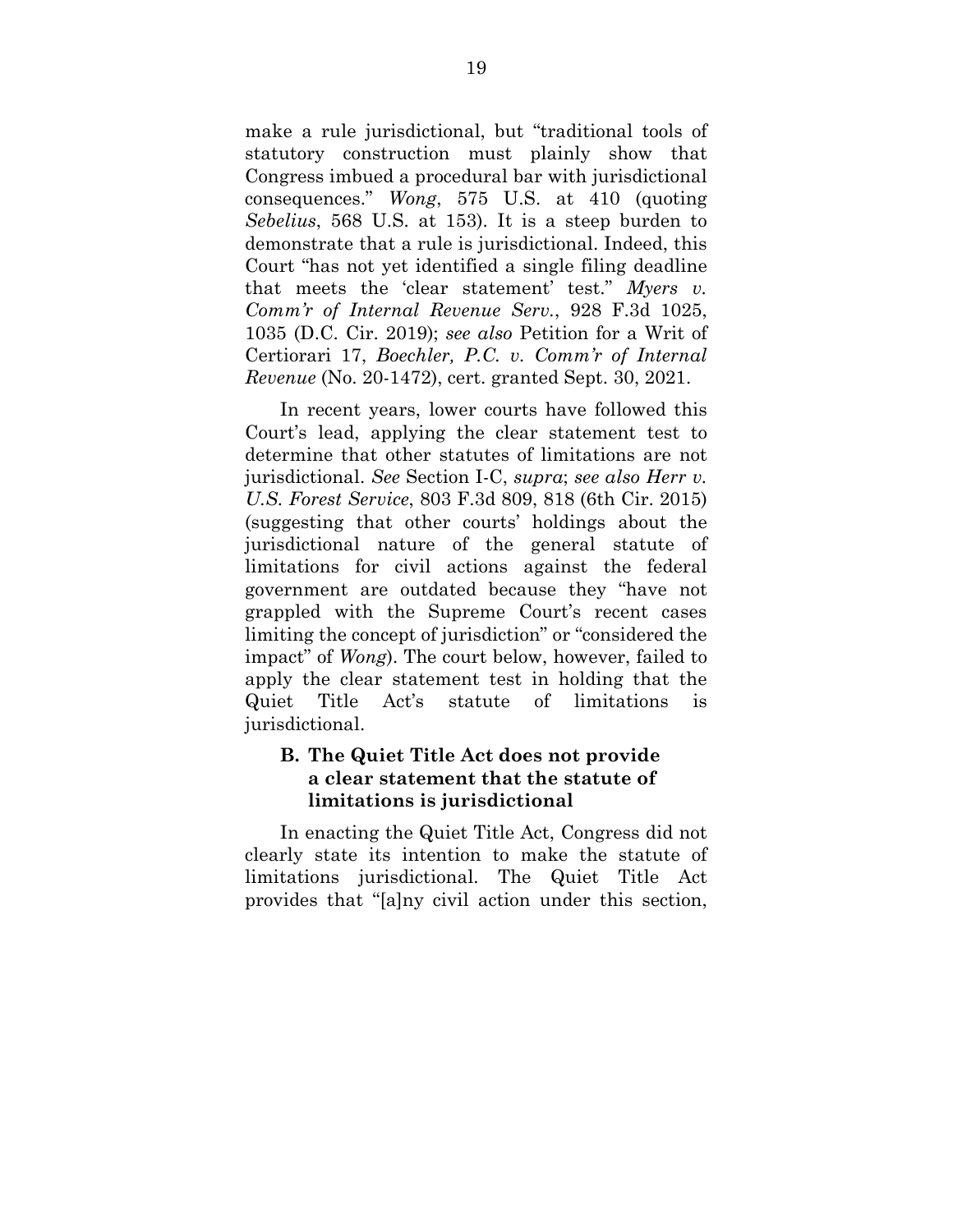except for an action brought by a State, shall be barred unless it is commenced within twelve years of the date upon which it accrued." 28 U.S.C. § 2409a(g). "Such action shall be deemed to have accrued on the date the plaintiff or his predecessor in interest knew or should have known of the claim of the United States." *Id.*

The Quiet Title Act thus uses "mundane statuteof-limitations language, saying only what every time bar, by definition, must: that after a certain time a claim is barred." *Wong*, 575 U.S. at 410. Indeed, the Quiet Title Act's statute of limitations uses practically the same language as the Federal Tort Claims Act's time bar that *Wong* held is not jurisdictional. *Id.* The only difference is the Federal Tort Claims Act's statute of limitations is more forceful, stating that an untimely action "shall be *forever* barred …." 28 U.S.C. § 2401(b) (emphasis added). If the Federal Tort Claims Act's statute of limitations is not jurisdictional, then the similarly worded, yet less definitive, Quiet Title Act statute of limitations cannot be either.

Furthermore, Congress separated the Quiet Title Act's statute of limitations from its grant of jurisdiction. 28 U.S.C. §§ 1346(f), 2409a(g). The Quiet Title Act grants federal district courts "exclusive original jurisdiction of civil actions under section 2409a to quiet title to an estate or interest in real property in which an interest is claimed by the United States." Pub. L. No. 92-562, 86 Stat. 1176, 1176 (Oct. 25, 1972), *codified at* 28 U.S.C. § 1346(f). This grant of jurisdiction is not only in a different section of the Act from the statute of limitations, but also codified in a separate section of the U.S. Code. *Id.*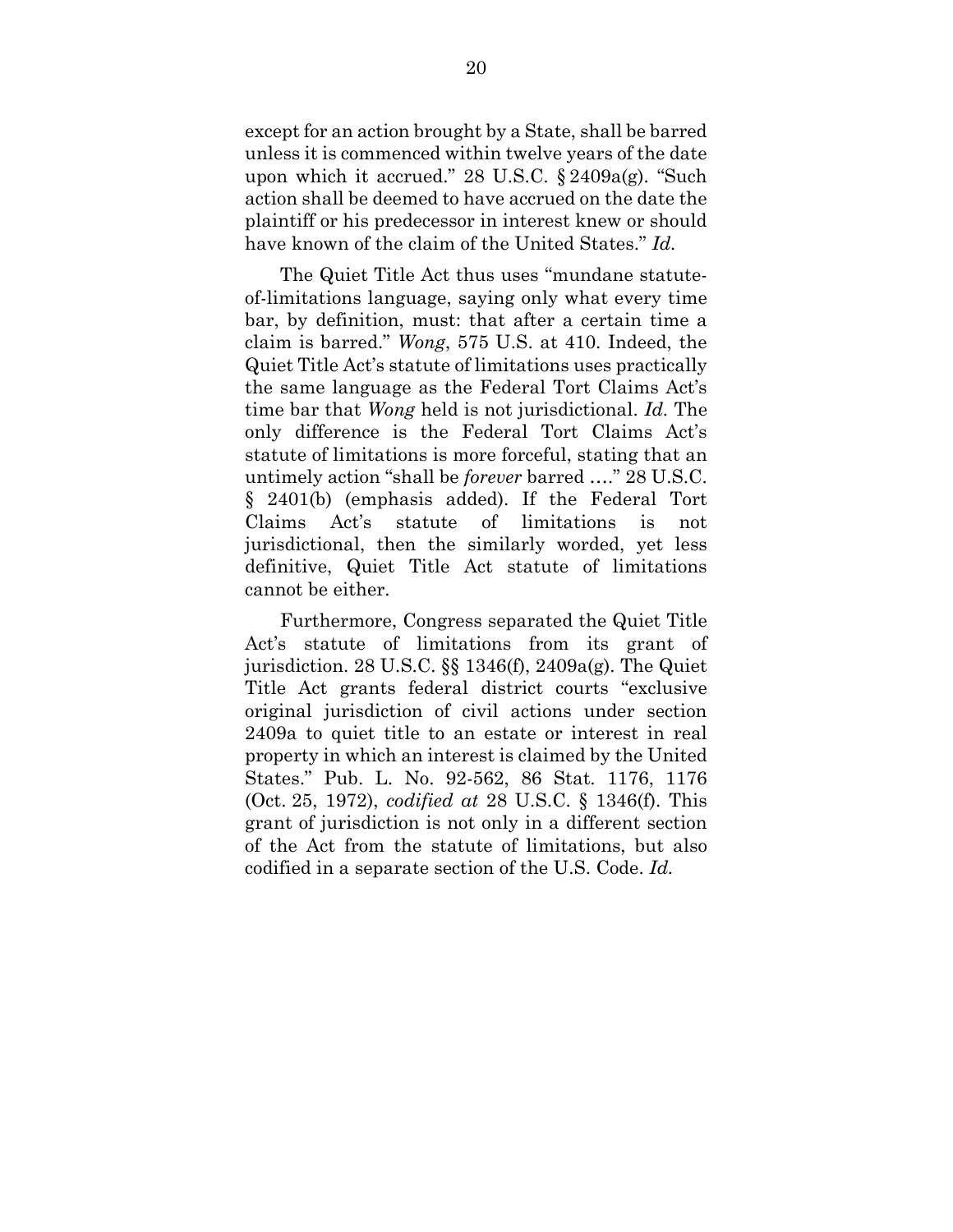"This Court has often explained that Congress's separation of a filing deadline from a jurisdictional grant indicates that the time bar is not jurisdictional." *Wong*, 575 U.S. at 411 (citing *Henderson*, 562 U.S. at 439–40; *Reed Elsevier*, 559 U.S. at 164–65; *Arbaugh*, 546 U.S. at 515; *Zipes v. Trans World Airlines*, 455 U.S. 385, 393–94 (1982)); *see also Davis,* 139 S. Ct. at 1850 (Title VII's grant of jurisdiction is in a separate provision as the nonjurisdictional charge-filing requirement). This separation further demonstrates that the Quiet Title Act's statute of limitations "does not speak in jurisdictional terms or refer in any way to the jurisdiction of the district courts." *Wong*, 575 U.S. at 411 (quotations omitted). As a result, the Quiet Title Act lacks a clear statement that its statute of limitations is jurisdictional.

### **C. Instead of applying this Court's recent precedents, the court below applied outdated circuit precedent**

The court below did not apply the clear statement test, however, and instead relied on previous Ninth Circuit precedents to reach its holding. *See* App. A-7 (citing *Skranak*, 425 F.3d at 1216; *Kingman Reef*, 541 F.3d at 1195). But both *Skranak* and *Kingman Reef*  rely on premises directly contradicted by this Court's cases. *See Skranak*, 425 F.3d at 1216; *Kingman Reef*, 541 F.3d at 1195. In *Skranak*, the Ninth Circuit stated that "[t]he Quiet Title Act is a waiver of sovereign immunity" and "[i]f the statute of limitations has run on a waiver of sovereign immunity, federal courts lack jurisdiction." 425 F.3d at 1216. *Kingman Reef* also followed the mistaken assumption that Congress's waiver of sovereign immunity matters in interpreting the jurisdictional nature of the statute of limitations.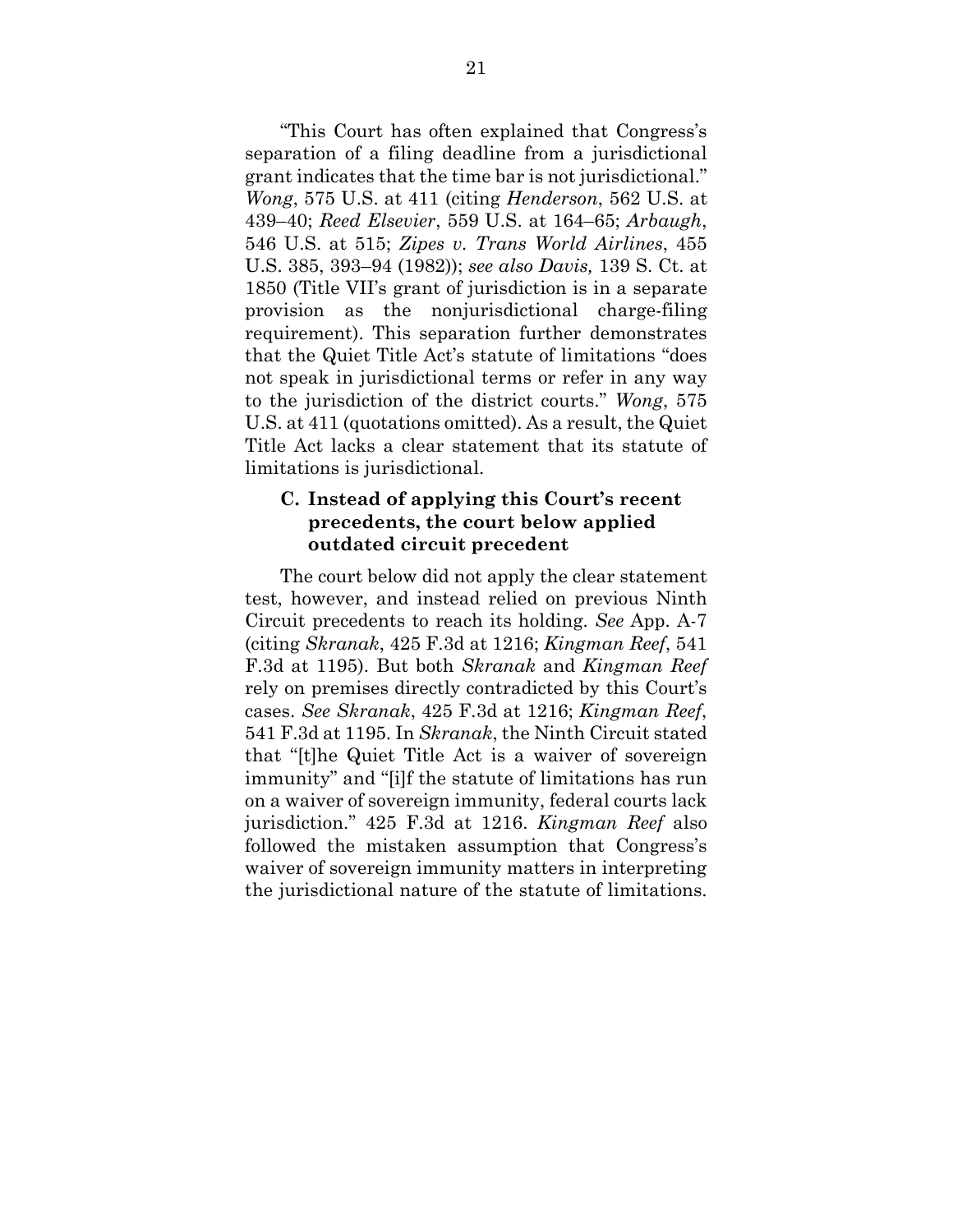541 F.3d at 1195. As this Court has clearly stated, "it makes no difference" to the jurisdictional question "that a time bar conditions a waiver of sovereign immunity …." *Wong*, 575 U.S. at 420.

*Skranak* and *Kingman Reef* also conflict with this Court's decisions because the Ninth Circuit cases do not cite, much less analyze, the Quiet Title Act's jurisdictional grant in 28 U.S.C. § 1346(f). *Skranak*, 425 F.3d 1213; *Kingman Reef*, 541 F.3d 1189;<sup>6</sup> *Fidelity Expl. & Prod. Co.*, 506 F.3d 1182. Despite this Court clearly explaining that Congress's separation of a filing deadline from a jurisdictional grant indicates that the time bar is not jurisdictional, the court below relied on previous Ninth Circuit cases and again failed to cite or discuss the Quiet Title Act's jurisdictional grant. App. A-7.

The court below believed it did not have to apply the clear statement test because of this Court's decisions in *Block* and *United States v. Beggerly*, 524 U.S. 38 (1998). *See* App. A-9. But neither holds that the Quiet Title Act's statute of limitations is jurisdictional. *Block* was, at most, a "drive-by" jurisdictional ruling that has no precedential effect. *See* Section I-A, *supra*. *Beggerly* also does not hold that the Quiet Title Act's statute of limitations is jurisdictional and, in fact, supports the view that the

<sup>6</sup> The panel in *Kingman Reef* incorrectly implied that the whole of the Quiet Title Act is codified at 28 U.S.C. § 2409a. *Compare Kingman Reef*, 541 F.3d at 1195, *with* Pub. L. No. 92-562, 86 Stat. at 1176. The only reference to 28 U.S.C. § 1346(f) is when the panel quotes verbatim 28 U.S.C. § 2409a(e) in footnote 5. *Kingman Reef*, 541 F.3d at 1200 n.5. But the *Kingman Reef* court did not quote § 1346(f) itself, let alone examine the jurisdictional implications of its separation from the statute of limitations.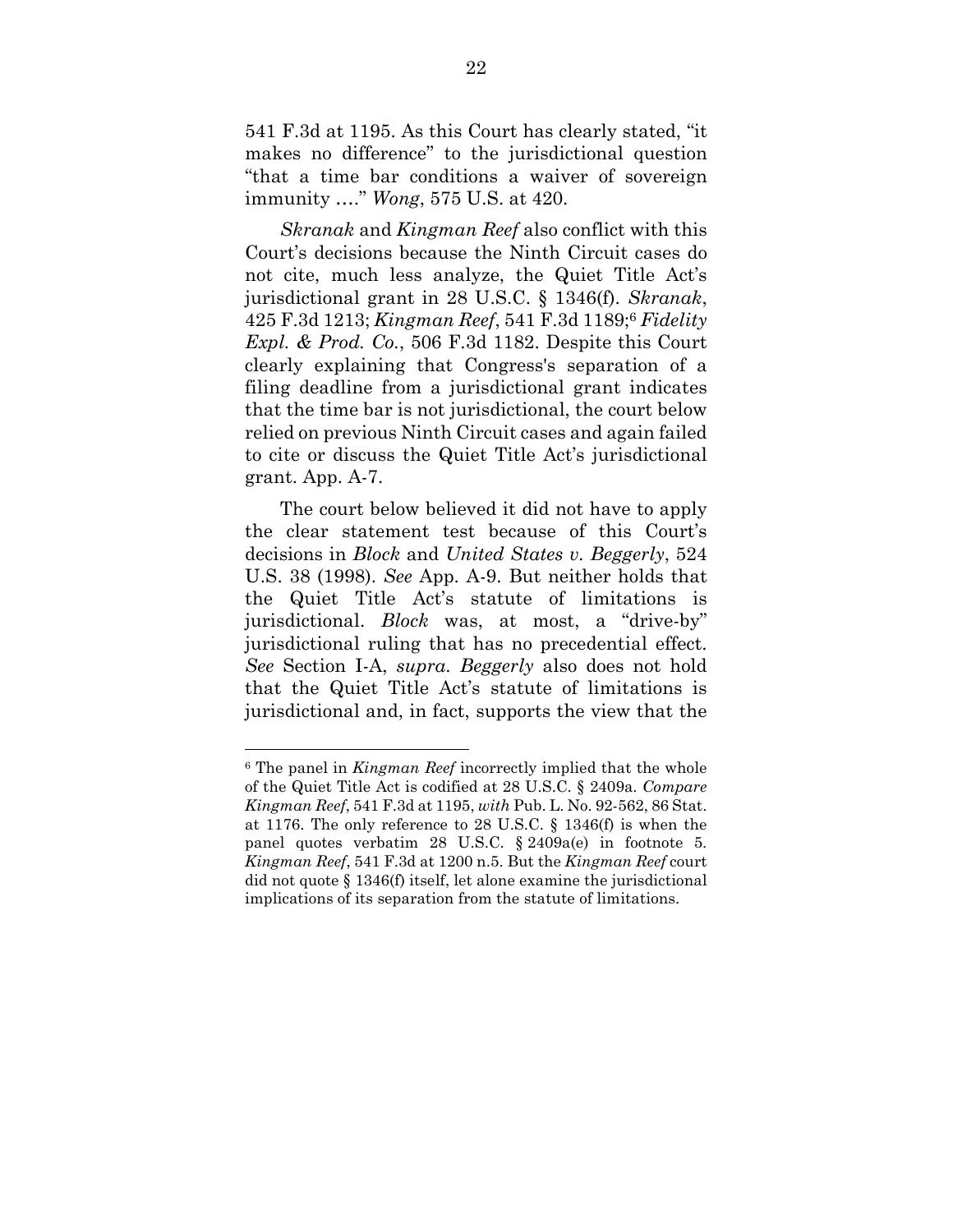Quiet Title Act's statute of limitations is not jurisdictional. 524 U.S. at 49.

In *Beggerly*, this Court considered whether the Quiet Title Act's statute of limitations allows for equitable tolling. *Id.* at 48–49. It concluded that the statute of limitations "effectively allow[s] for equitable tolling" and, as a result, declined to allow further equitable tolling outside the statutory language. *Id.* at 48.

In engaging with the question of how much equitable tolling the Quiet Title Act allows, this Court indicated that the Act's limitations period is not jurisdictional. For, if a time bar is jurisdictional, a court has no authority to hear a case "even if equitable considerations would support extending the prescribed time period." *Wong*, 575 U.S. at 408–09. If the Quiet Title Act's statute of limitations were jurisdictional, that would have answered the question presented in *Beggerly* without further analysis. Instead, this Court had to examine whether and how much equitable tolling is allowed under the Quiet Title Act's statute of limitations because that limitations period is not jurisdictional.7 While *Beggerly* noted that the District Court dismissed for lack of subject matter jurisdiction, 524 U.S. at 41, this statement, like the one in *Block*, was an unanalyzed statement that was not central to the case.

Justice Stevens's concurrence also supports the conclusion that the Quiet Title Act's statute of

<sup>7</sup> This Court's holding that the Quiet Title Act's statute of limitations is mandatory does not imply that the rule is jurisdictional because "a rule may be mandatory without being jurisdictional …." *Fort Bend Cty.*, 139 S. Ct. at 1852.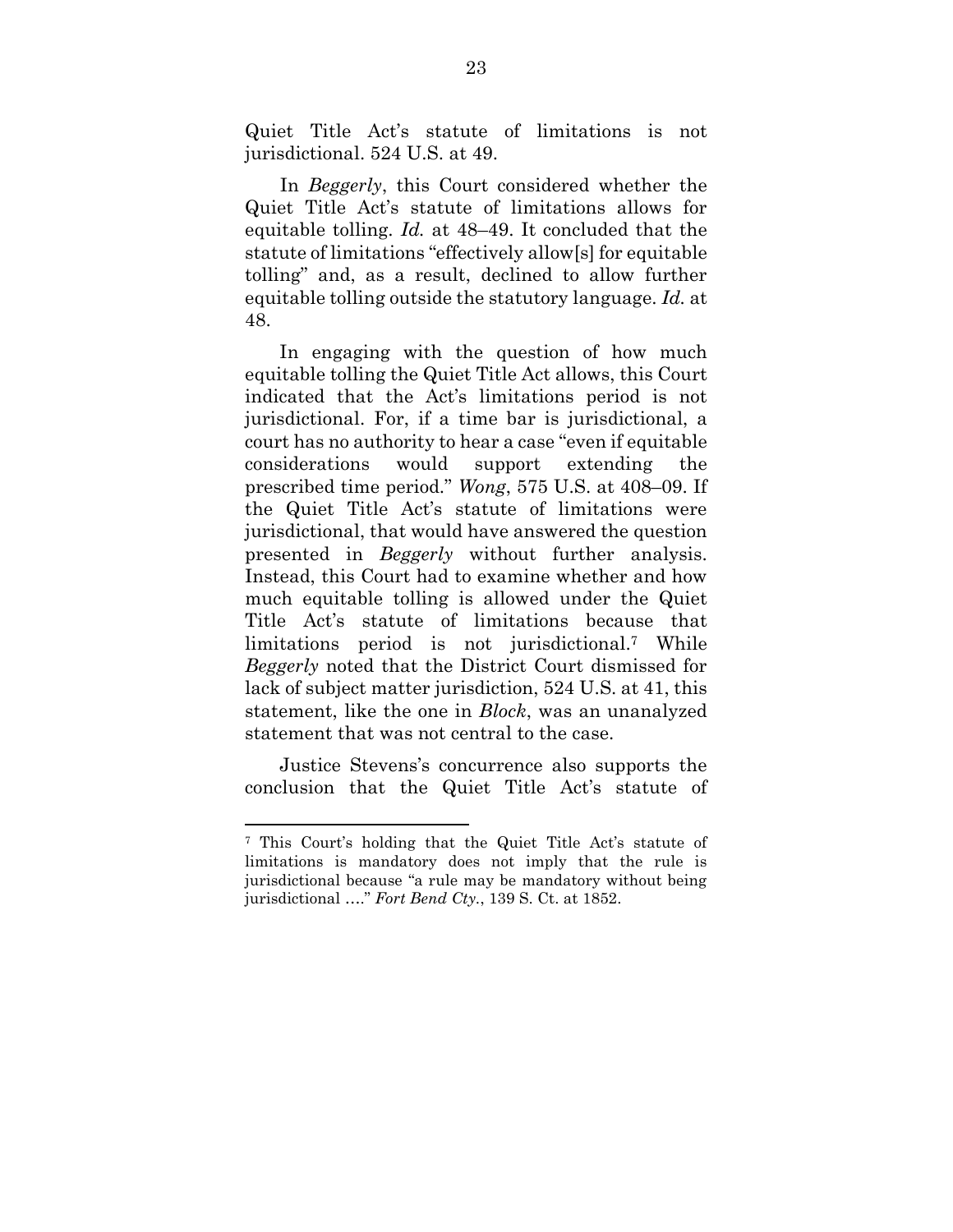limitations is not jurisdictional. *See Beggerly*, 524 U.S. at 49–50 (Stevens, J., concurring). He noted that the case did not present the question of "whether a doctrine such as fraudulent concealment or equitable estoppel might apply if the Government were guilty of outrageous misconduct that prevented the plaintiff, though fully aware of the Government's claim of title, from knowing of her own claim." *Id.* at 49. In such a case, Justice Stevens opined, the Quiet Title Act might allow for equitable tolling. *Id.* at 50. The Court's opinion also provides support for Justice Stevens's position. *Id.* at 48 (citing *Irwin v. Department of Veterans Affairs*, 498 U.S. 89, 96 (1990)). But, if the Quiet Title Act's statute of limitations were jurisdictional, then it would foreclose a suit even where the government was guilty of outrageous misconduct. *See Wong*, 575 U.S. at 408–09. Thus, contrary to the Ninth Circuit's reading, the opinions in *Beggerly* support the position that the Quiet Title Act's statute of limitations is not jurisdictional.

*Wong* itself also undermines the Ninth Circuit's argument that *Block* and *Beggerly* hold that the Quiet Title Act's statute of limitations is jurisdictional. In *Wong*, this Court mentioned only one statute, the Tucker Act, it held to be jurisdictional prior to the adoption of the clear statement test. 575 U.S. at 416. The *Wong* Court discussed a recent case that "refused to overturn our century-old view that the Tucker Act's time bar is jurisdictional," and not apply the clear statement test, only because the Tucker Act's statute of limitations had been the subject of "a definitive earlier interpretation." *Id.* (quotations omitted). This Court, however, did not mention any other statutes that are not subject to the clear statement test or any other cases where this Court has made a definitive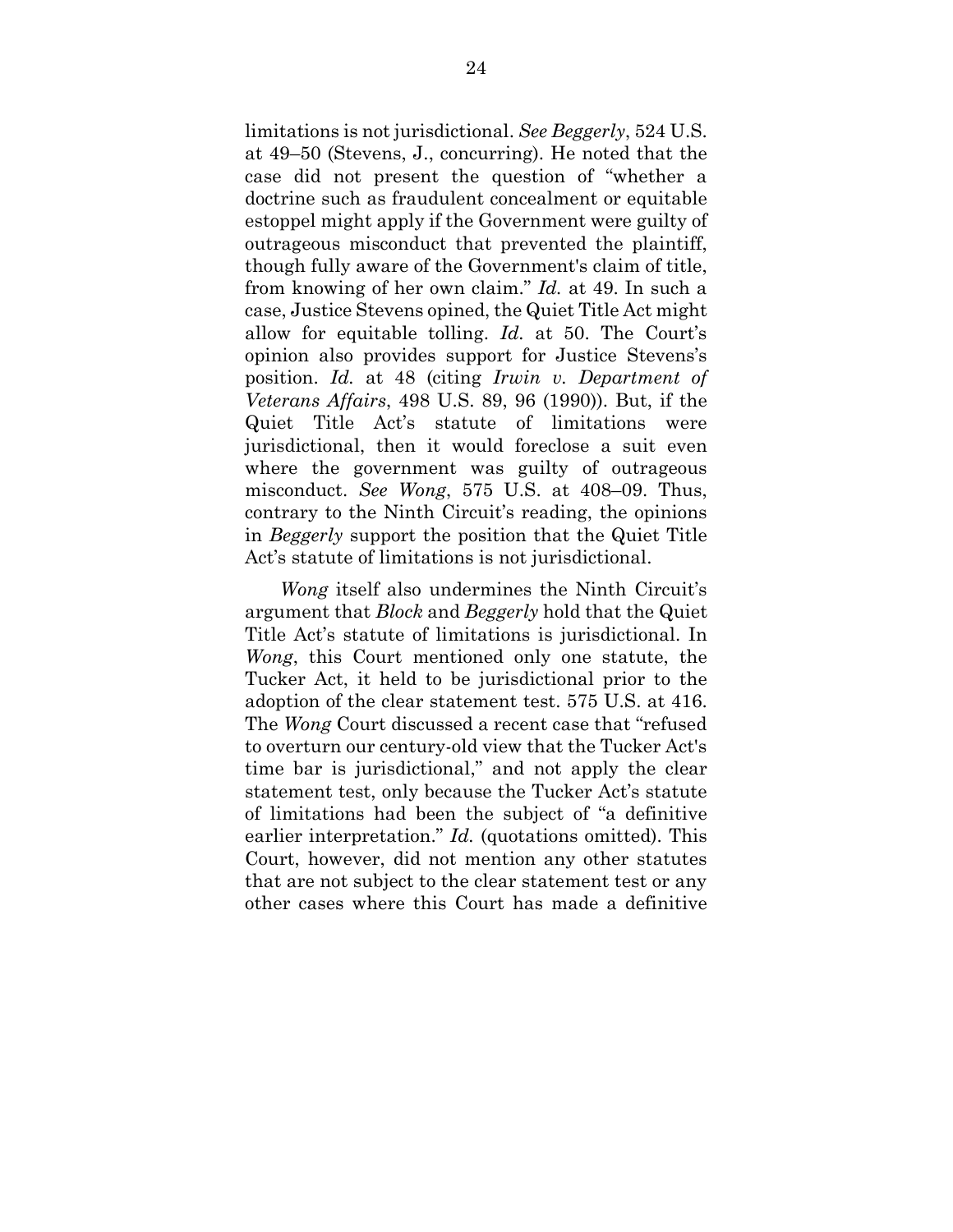earlier interpretation about a jurisdictional rule. This Court's failure to mention any other statute suggests that the Tucker Act is unique in not being subject to the clear statement test.

In conflict with this Court's recent precedents, the court below failed to apply the clear statement test. This Court should grant the petition to ensure that the Quiet Title Act's statute of limitations is not mislabeled as a jurisdictional rule.

## **III. Certiorari Should Be Granted Because Whether the Quiet Title Act's Statute of Limitations Is Jurisdictional Affects Landowners' Ability To Vindicate Their Property Rights**

By holding that the Quiet Title Act's statute of limitations is jurisdictional, the District Court and the court below deprived the landowners of the normal procedural safeguards of the Federal Rules of Civil Procedure and the Federal Rules of Evidence.

In the Ninth Circuit, a defendant may make a "facial or factual" attack on jurisdiction. *Safe Air for Everyone v. Meyer*, 373 F.3d 1035, 1039 (9th Cir. 2004). If a defendant makes a "factual attack (meaning the facts negating jurisdiction exist outside the complaint) no presumption of truthfulness attaches to plaintiff's allegations, a court may freely consider extrinsic evidence, and it may resolve factual disputes with or without a hearing." App. D-4 (citing *Kingman Reef*, 541 F.3d at 1195; *Roberts v. Corrothers*, 812 F.3d 1173, 1177 (9th Cir. 1987)). Additionally, "[a]lthough the defendant is the moving party, the plaintiff bears the burden of satisfying the court as to its jurisdiction." App. D-4–5 (citing *Safe*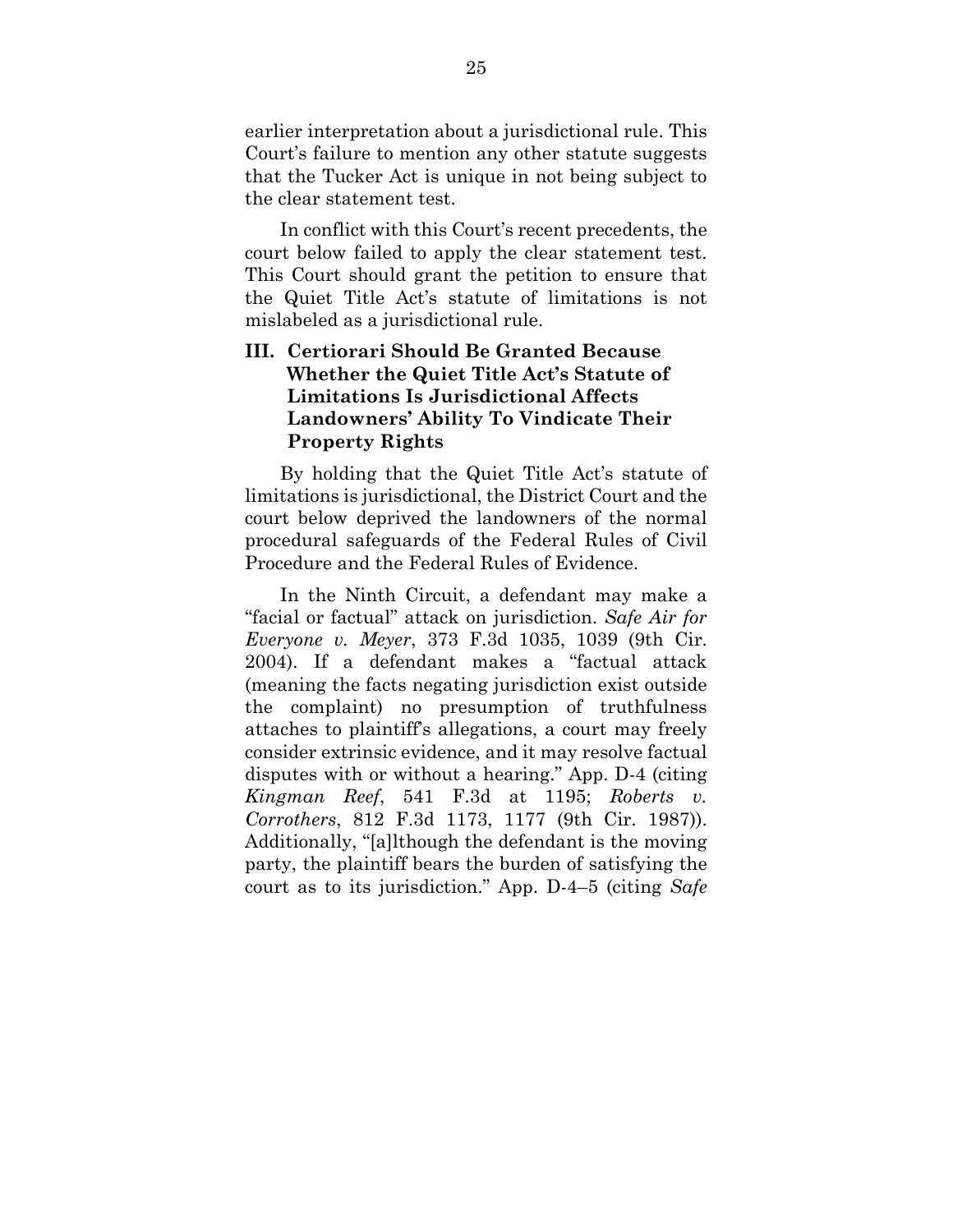*Air*, 373 F.3d at 1039). The plaintiff "must furnish affidavits or other evidence necessary to satisfy its burden of establishing subject matter jurisdiction" regardless of the stage of the litigation. *Safe Air*, 373 F.3d at 1039.<sup>8</sup>

As a result, the District Court's holding on the jurisdictional nature of the Quiet Title Act's statute of limitations affected how the case was decided. The landowners were procedurally hamstrung and unable to make their case, despite demonstrating multiple disputed material facts. *See* App. E-17 (magistrate judge stated that "Under the facts alleged, it is therefore unclear whether, over twelve years ago, a reasonable landowner would have known the scope of the easement claimed by the United States."). The landowners presented testimony disputing the government's account of the Forest Service's 2006 order, *see* 2 ER at 110 ¶¶ 5–6; 3 ER at 352 (Depo. Wilkins, 104:8–9); 3 ER at 412 (Depo. Stanton, 86:2– 4); they presented witnesses that contradicted the testimony in the government's declarations, *see* 2 ER at 114–16; and they presented evidence of statements from Forest Service officials about the scope of the easement that caused the landowners to delay filing the lawsuit. 2 ER at 88 (Depo. Oliver, 38:23–25). The District Court, however, did not hold a hearing to determine and resolve disputed facts. *See* App. D-4–5.

<sup>8</sup> The Ninth Circuit continues to employ the "factual attack" standard despite this Court's statement in *Lujan v. Defenders of Wildlife* that "each element" of a jurisdictional claim "must be supported in the same way as any other matter on which the plaintiff bears the burden of proof, *i.e.*, with the manner and degree of evidence required at the successive stages of the litigation." 504 U.S. 555, 561 (1992).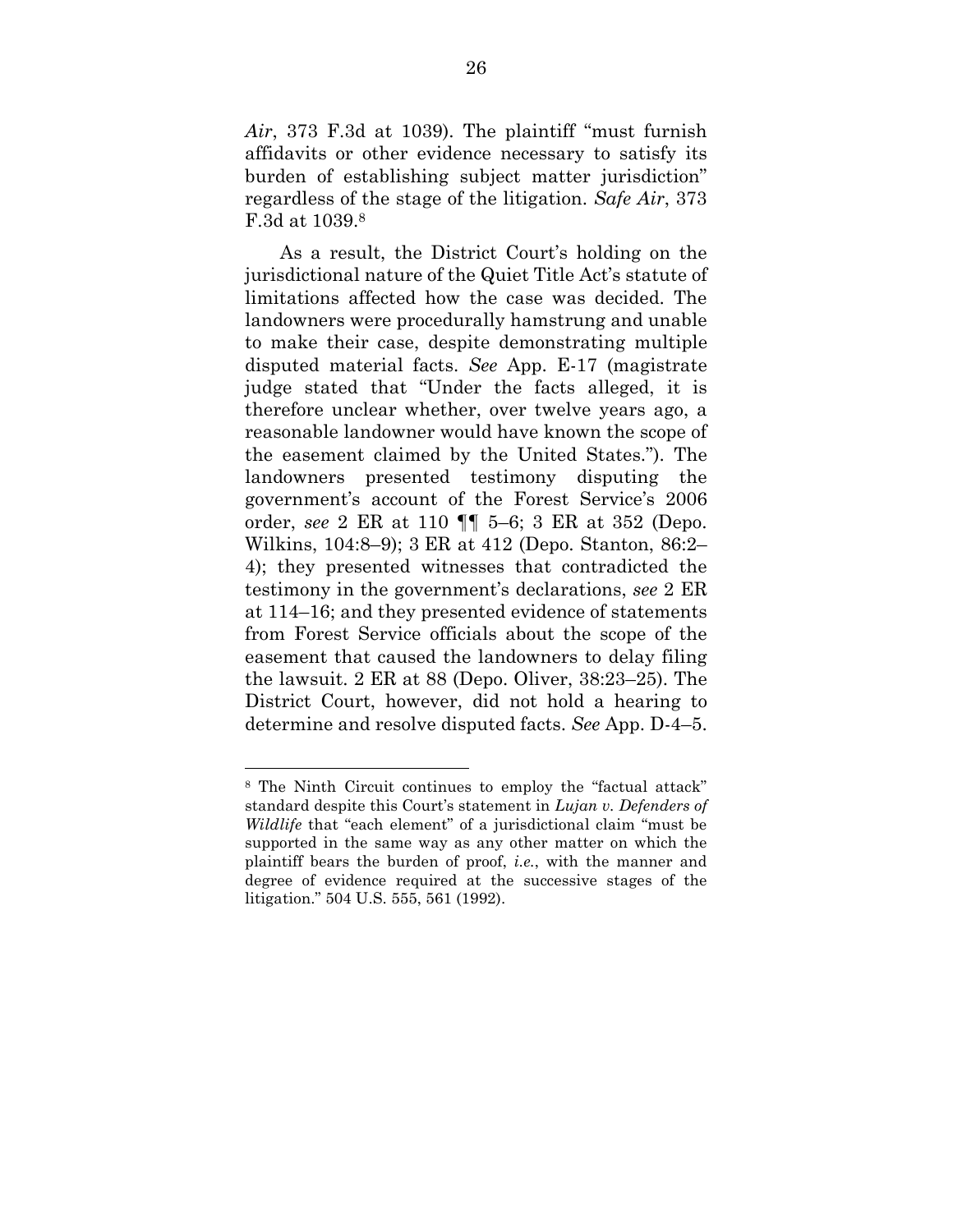In short, because the District Court determined that the Quiet Title Act's statute of limitations is jurisdictional, it was able to circumvent the usual litigation processes. *See Thornhill Publ'g Co.*, 594 F.2d at 733.<sup>9</sup>

The decision below places these harsh consequences on property owners in Quiet Title Act cases. The effects are especially consequential in the Ninth Circuit, where the federal government owns over half the land in the states within the court's jurisdiction. *See* Carol Hardy Vincent & Laura A. Hanson, Congressional Research Service, *Federal Land Ownership: Overview and Data* 7–8 (Feb. 2020).10 Quiet title cases are more likely to arise in the western United States, and now plaintiffs in these cases will be hampered by the decision below.

This Court has emphasized the "harsh consequences" that result from labeling a rule

<sup>10</sup> *Available at* 

https://crsreports.congress.gov/product/pdf/R/R42346.

<sup>9</sup> The same problems arise in other circuits. Other court apply the facial-factual distinction for motions to dismiss for lack of subject matter jurisdiction. *See GBForefront, L.P. v. Forefront Mgmt. Grp., LLC*, 888 F.3d 29, 35 (3d Cir. 2018); *Menchaca v. Chrysler Credit Corp.*, 613 F.2d 507, 511 (5th Cir. 1980); *Glob. Tech., Inc. v. Yubei (XinXiang) Power Steering Sys. Co.*, 807 F.3d 806, 810 (6th Cir. 2015); *Branson Label, Inc. v. City of Branson, Mo.*, 793 F.3d 910, 914 (8th Cir. 2015); *Garcia v. Copenhaver, Bell & Assocs., M.D.'s, P.A.*, 104 F.3d 1256, 1260 (11th Cir. 1997). In some instances, plaintiffs in Quiet Title Act cases have to supply sufficient evidence to defeat a jurisdictional motion to dismiss without conducting any discovery. *See Cheyenne Arapaho Tribes of Oklahoma*, 558 F.3d at 595 (affirming motion to dismiss quiet title case for lack of jurisdiction and concluding that "the district court did not abuse its discretion in denying jurisdictional discovery …").